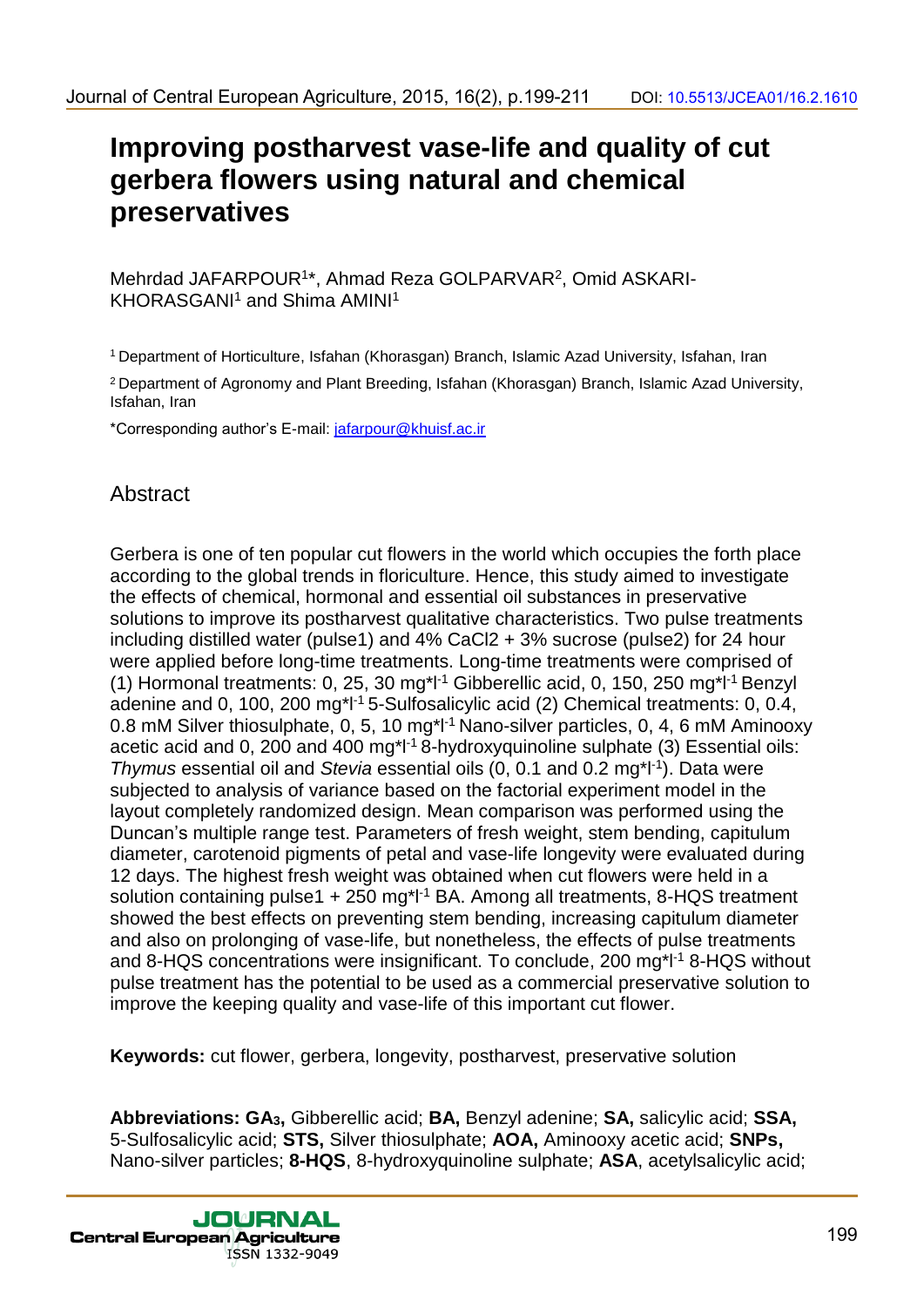**CaCl2**, calcium chloride; **CRD**, completely randomized design; **TSS**, total soluble solids; **PGRs**, plant growth regulators.

## Introduction

Gerbera (*Gerbera jamesonii* cv. 'Dune') is an important ornamental flower and is commonly used as a cutting flower belonging to Asteraceae family, classified as a flowering plant and is one of ten popular cut flowers in the world which occupies the forth place according to the global trends in floriculture (Choudhary and Prasad, 2000). As described by Wilberg (1973), flower wilting can be considered as one of the main postharvest disorders which may lead to stem break that occurs 10 cm below capitulum. As well as this, blockage of xylem vessels due to bacterial or microorganisms accumulation is another contributing factor leading to quality loss (Jalili Marandi, et al*.*, 2011). This blockage can be culminated in water uptake deficiency and water loss (Hassan, 2005). Zagory and Reid (1986) showed that some bacteria from vase water could elevate ethylene production. It has been reported that some antibacterial compounds such as SNPs (Morones, et al*.*, 2005) and ASA (Kazemi and Ameri, 2012) can perceptibly extend vase-life of cut gerbera flowers. In addition, the advantage of using 8-HQS and CaCl<sub>2</sub> alone or in combination with 4% sucrose as chemical preservative solutions to improve keeping quality of cut gerbera flowers has been demonstrated (Soad, et al*.*, 2011). The efficacy of 8-HQS has been attributed to improving water uptake by overcoming vessel blockage (Reddy, et al*.*, 1996). Similar to STS, benefits of using the AOA; having the effects of inhibiting ethylene production, reducing the rate of ethylene formation and delaying senescence have also been corroborated (Nowak and Rudnicki, 1990). Using our dating the three control of the Cut Gerbera Flowers Using the Cut Gerbera Flowers Using Cut Gerbera Flowers Using Poster is entitled to the control of Cut Gerbera Flowers (and Quality Of Cut Gerbera Flowers In th

In the case of hormonal treatment, studies showed that GA3 treated cut flowers of gerbera at the range of 2.5, 5 and 7.5 mg $^{\star}$ l<sup>-1</sup> significantly delayed petal senescence and abscission which might be attributed to the maintenance of flower turgidity (Emongor, 2004). Moreover, as described by Danaee, et al*.* (2011), by applying 50 mg<sup>\*l-1</sup> BA and 50 mg<sup>\*l-1</sup> GA, cut flower vase-life, fresh weight, solution uptake, membrane stability and TSS of gerbera increased. As described by Kavosiv (2013), application of thyme oil (*Thymus vulgaris* L.) successfully culminated in increasing cut rose flower (cv. White Naomi) relative fresh weight (RFW). Considering the environmental hazards of some preservatives such as STS, which contains a heavy metal, using natural substances such as plant essential oils and SA is more demanding (Jalili Marandi, et al*.*, 2011).

Therefore, the objective of this study was to investigate the effects of chemical and natural preservatives in holding solutions and determining the best ones in order to both extend vase-life of cut gerbera flower and also to increase its qualitative characteristics.

### Materials and Methods

#### **Plant material**

#### **Treatments and environmental conditions**

The present study was conducted at the laboratory of Department of Horticulture, Faculty of Agriculture, Islamic Azad University, Isfahan (Khorasgan) branch and commenced on June 10, 2012. Firstly, the flowers were harvested in the morning hours by pulling the scapes of 60 cm from the crowns. Instantly after harvest, cut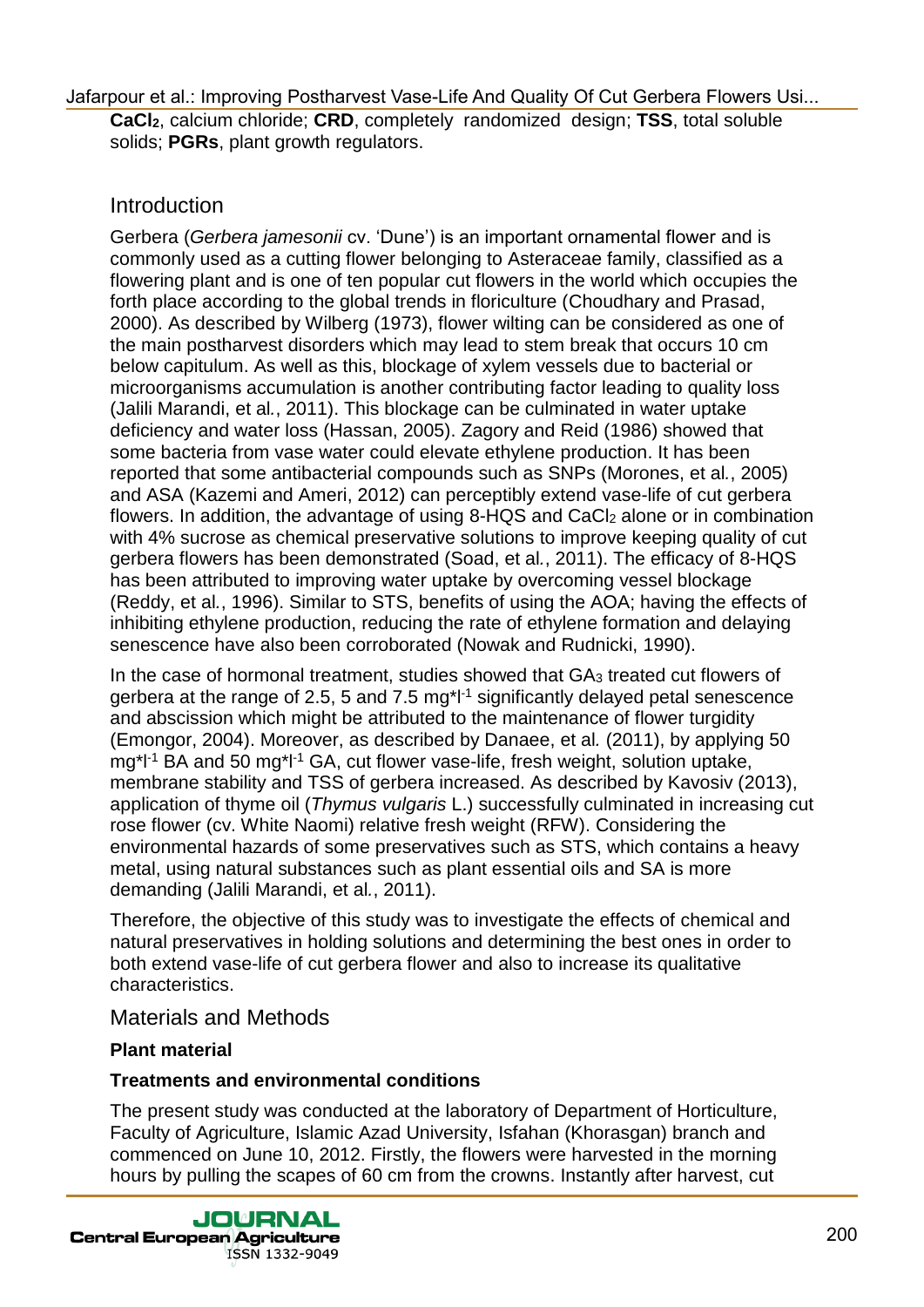flowers were transferred vertically under dry condition to the laboratory and the lower 2 cm was cut off under tap water to avoid air embolism. Subsequently, half of the flowers were placed in distilled water and the others were placed in pulse treatments containing  $4\%$  CaCl<sub>2</sub> + 3% sucrose for 24 hour (these treatments considered as short-time period treatments). After these 24 hour cut flowers were taken off and placed in 3 liters plastic vases containing 500 ml preservative solutions. In order to compare two pulse treatments control treatment containing distilled water was applied as a long time treatment.

In all treatments, cut flowers were kept in the laboratory at ambient temperature of 25  $\pm$  1°C, 25-30% RH and a photosynthetically active photon flux of 15 µmol\*m<sup>-2\*</sup>s<sup>-1</sup> (from Philips TDL 36W/84 cool white fluorescent tubes) from 7 a.m. to 7 p.m.

# **Hormonal treatments**

To investigate long-time period treatments, hormonal treatments were comprised of: (1) GA<sub>3</sub> at the range of 0, 25 and 30 mg<sup>\*</sup>l<sup>-1</sup>, (2) BA at the range of 0, 150 and 250 mg<sup>\*</sup>l<sup>-1</sup>, (3) SSA at the range of 0, 100 and 200 mg<sup>\*l-1</sup> (All PGRs were purchased from Merck factory). In order to inhibit hormonal decomposition caused by light, cut flower vases were wrapped using aluminium foils.

# **Chemical treatments**

Chemical treatments considered for long-time period were comprised of: (1) SNPs at the range of 0, 5 and 10 mg\*l<sup>-1</sup>, (2) STS at the range of 0, 0.4 and 0.8 mM, (3) AOA at the range of 0, 4 and 6 mM, (4) 8-HQS at the range of 0, 200 and 400 mg\*l<sup>-1</sup>. As described by Gorin, et al*.* (1985) the preparation of the STS solution proceeds as follows:

(1) Dissolve  $0.079$  g AgNO<sub>3</sub> in 500 ml of deionized water = Solution A

(2) Dissolve  $0.462$  g Na<sub>2</sub>S<sub>2</sub>O<sub>3</sub>.5H<sub>2</sub>O in 500 ml of deionized water = Solution B

(3) Pour solution A into solution B while stirring. The concentration of silver was 0.463 mM.

# **Essential oil treatments**

Essential oil treatments considered for long-time period were comprised of: (1) *Thymus vulgaris* alcoholic extract at the range of 0, 0.1 and 0.2 mg<sup>\*l-1</sup> was applied. Thyme used in this research was obtained from the research institution of Isfahan Agricultural Research Center. First of all, 100 g leaves dry powder was placed in conical flask containing 1000 ml hydroalcohol (850 ml alcohol + 250 ml distilled water) and mixed by magnetic blender for 30 min. Afterwards, using shaker, the extract was shaken at 150 rmp for 72 hour. Subsequently, using watman filter paper, the extract was filtered. Using filtered limpid, extraction continued for 12 hour at 80 °C by using Vacuum Rotary Evaporator. Finally, obtained extract solution was placed in oven for 72 hour at 70 °C to prepare alcoholic extract. (2) Extracted *Stevia* leaves with acetone at the range of 0, 0.1 and 0.2 mg<sup>\*l-1</sup> was applied. First of all, 150 g of air-dried powder of *Stevia* leaves was immersed in 100 ml of organic solvent containing 50 mg acetone and 50 mg distilled water. It was incubated at room temperature for 48 hour at 150 rmp in an orbital shaker. After that, using watman filter paper, filtered limpid was placed in hot air oven for 72 hour at 70 °C to prepare *Stevia* dry powder. The extract was dissolved in 0.25% Dimethyl Sulphoxide (DMSO, Merck) to a concentration of 100 mg\*ml<sup>-1</sup> (Jayaraman, et al., 2008). Using the control of the Chemical technomics (State-Life And Quality Of Cut Gerbera Flowers Using Curine and the Using Curine of the Control of the Chemical Flowers Using Postess Vase-Life And Cuality Curine (State-Life A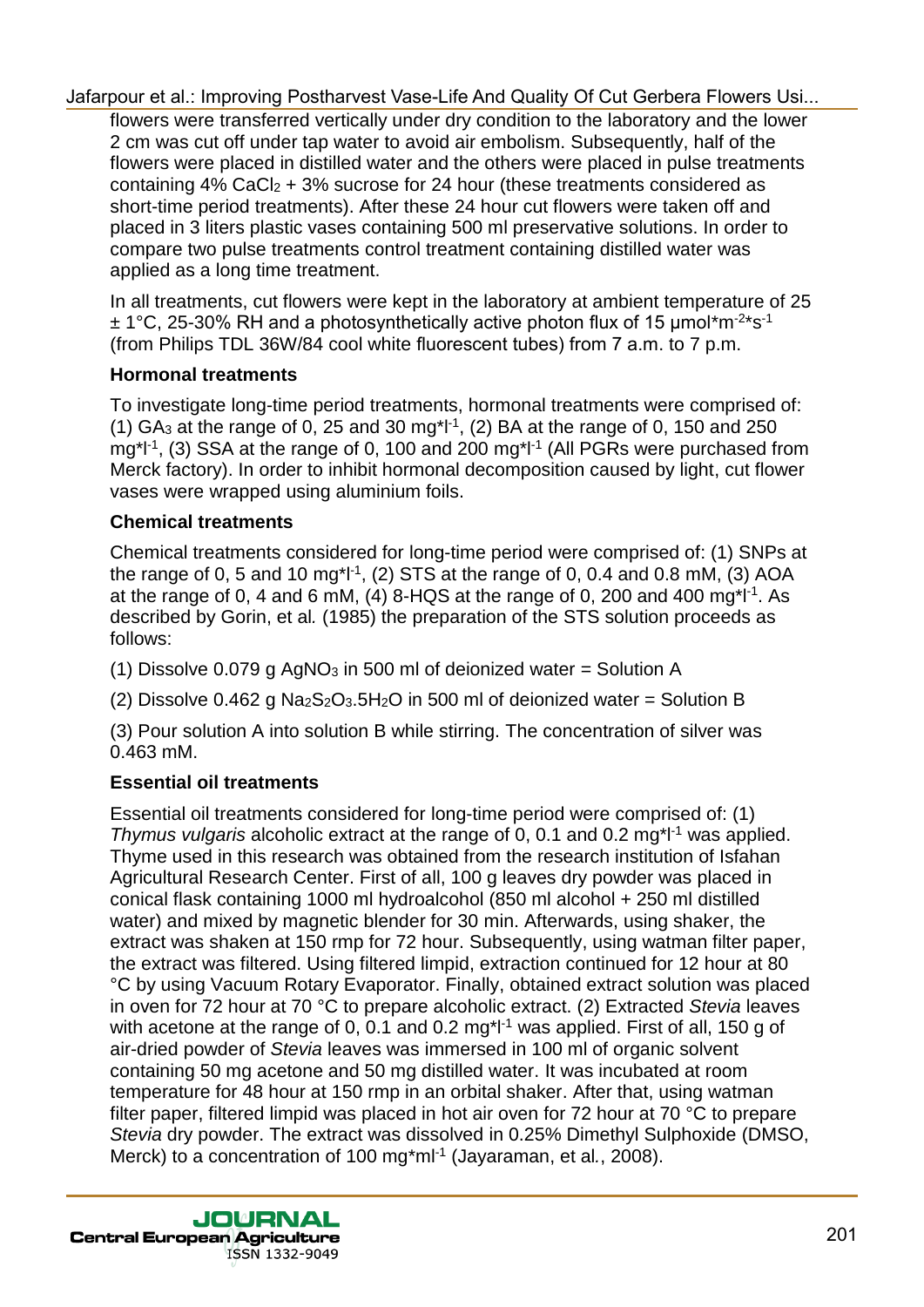#### **Determination of gerbera qualitative characteristics**

#### **Fresh weight (g\*day-1 ) rate**

Evaluation of cut flower fresh weight was considerably important because of showing the amount of cut flower water uptake after harvesting time. The cut flowers were weighed using Sartorius model digital balance to determine the fresh weight after 0, 3, 6, 9 and 12 days of harvesting time. This method was applied to avoid air embolism for fresh weight determination (Solgi, et al*.*, 2009).

(vase plastic weight + vase solution weight + cutting flower weight) – (vase plastic weight + vase solution weight)

#### **Stem bending (degree\*day-1 )**

The stem bending in gerberas was determined and classified based on 4 degrees of bending. Scape curvature was measured using a protractor and expressed with respect to the angle. The gerberas stem bending were rated as follows: 0 for bending up to 15°, 1 bending between 15 and 25, 2 for bending between 25° and 65°, 3 for bending between 65° and 90°, 4 for bending more than 90° (Celikel and Reid, 2002).

#### **Capitulum diameter (cm\*day-1 )**

The maximum flower diameter was assessed by measuring capitulum diameter from the back of capitulum at a sepal tangent using common ruler.

#### **Vase-life (days after harvesting time)**

In regard to absence of petal abscission observation, in order to determine the durability of vase-life, petal wilting and senescence accompanied stem bending (90 >) were considered and reported as the end of cut flower longevity (Gerasopoulos and Chebli, 1999).

#### **Carotenoid pigments of petal (mg\*g -1 initial fresh weight)**

Carotenoid pigments of petal were assessed by Arnon method (1949) using liquid nitrogen. Initially, 0.5 g petal was placed in nitrogen tank (model: MVE 900) then after a few seconds when fresh petal sample dried, petal was transferred to mortar. Subsequently, after petal sample was ground, 5 ml of 80% acetone was added and then thoroughly mixed with sample. Later, the upper part of the solution was transferred to laboratory tubes and placed in centrifuge (Kokusan, model H-11N) with 4000 rmp for 20 min. After that, the upper part of limpid solution was filtered using watman filter paper and a limpid liquid was extracted. Ultimately, for determination of carotenoid uptake existed in extract, two ray spectrophotometer (Uvikon, model 922) within the wave length of 480-510 was used. Results were put in following formula: Undright the state of the control of the control of the control of the control of the control of the control of the control of the control of the control of the control of the control of the control of the control of the c

7.6 (A<sub>480</sub>) – 1.49 (A<sub>510</sub>)  $\times$  V/1000  $\times$  10 = mg carotenoid  $\mathrm{^*g^{\text{-}1}}$  sample

#### **Statistical Analysis**

In each treatment 4 flowers were placed in preservative solution and replicated 3 times. In each replication, 3 cut flowers were used for the measurement of qualitative characteristics and one flower was used to determine the amount of petal carotenoid pigment. Statistical analyses of the data were performed using SPSS statistical software. Factorial experiment in the layout completely randomized design (CRD) was used for analysis of variance (ANOVA) and mean comparison was established using Duncan's multiple range test ( $P \le 0.05$ ).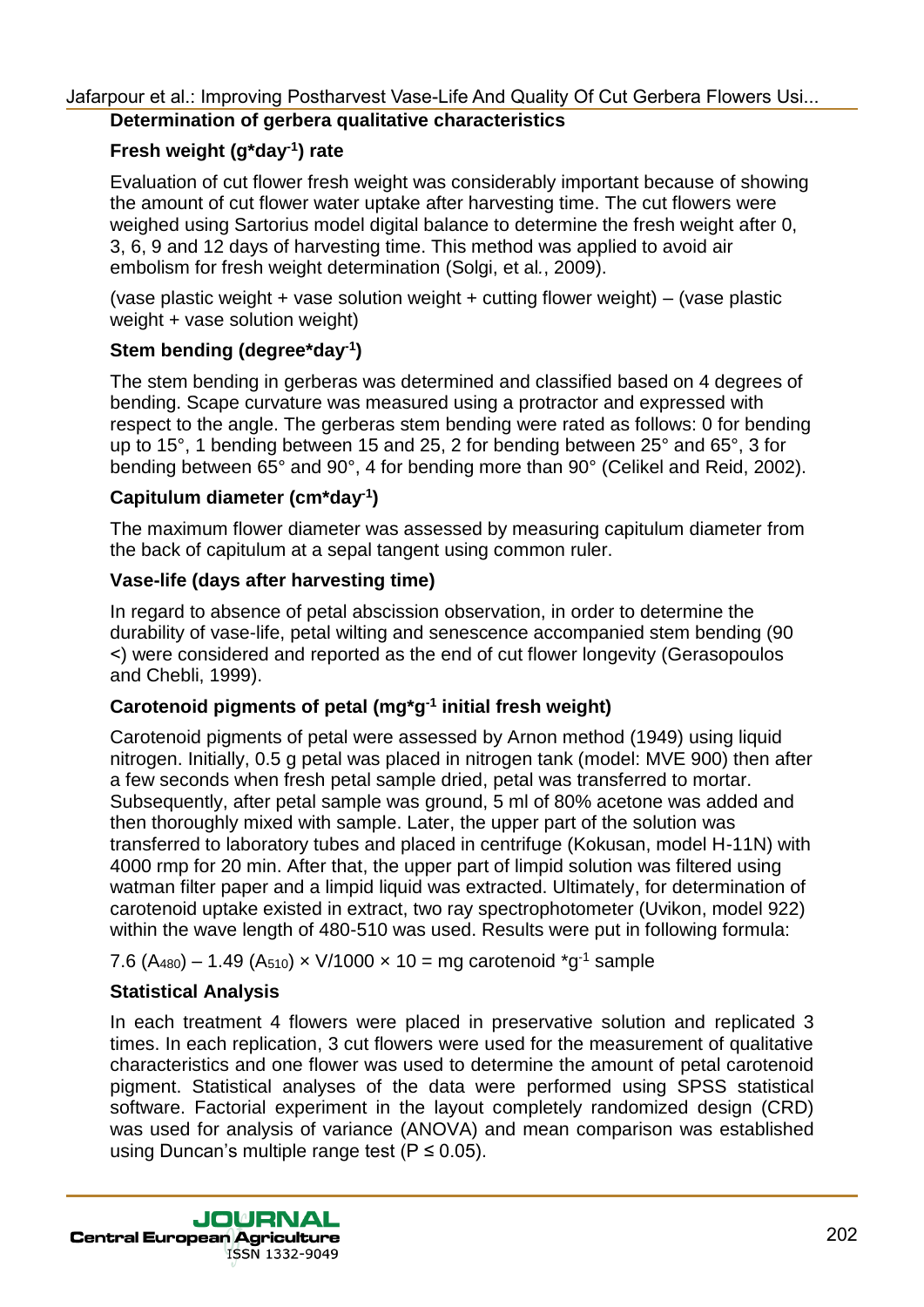Results and Discussion

# **Fresh weight (g\*day-1 ) rate**

Having exposed to 150 mg<sup>\*</sup>l<sup>-1</sup> BA, cut flowers fresh weight maintained at its highest level during 12 days. Also, in the case of BA application the impact of pulse treatments were insignificant (Table 1). Jalili Marandi, et al*.* (2011) announced that among various preservative solutions including SA, STS and ajowan oil, application of SA were the most efficient treatment for keeping cut gladiolus flowers fresh weight at optimum level. The efficacy of using SA was also reinforced when it was combined with 500 ppm ajowan oil and 4% sucrose. Concerning fresh weight in the presented experiment, after BA, GA<sub>3</sub> and SSA were the most efficient treatments respectively (Table 1). As well as this, pulse2 + SNPs (10 mg\*l-1 ) and pulse1 + *Thymus* essential oil (0.1 mg\*l<sup>-1</sup>) were more efficient than 8-HQS, which was perceived more beneficial for other qualitative measurements (Table 1, 2, 3 and 4). Moreover, *Thymus* essential oil (0.1 mg\*l<sup>-1</sup>) showed a desirable effect on extending vase-life (Table 4). Likewise, Solgi, et al. (2009) showed that in comparison to control treatment, 100 mg<sup>\*</sup>l<sup>-1</sup> carvacrol essential oil and 1 or 2 mg\*l-1 SNPs effectively increased relative fresh weight and solution uptake of gerbera. However, in contrast to the results of this study, application of 6% sucrose pulse treatment combined with 5 mg\*l<sup>-1</sup> SNPs was considered more effective than 8-HQS on increasing flowers vase-life. As delineated by Hasan Abadi, et al*.* (2013) among chemical treatments comprised of silver nitrate, nano-silver and STS, preservative solutions containing silver nitrate followed by nano-silver were the most efficient treatments to hinder the fresh weight reduction of cut gerbera flowers respectively. After 12 days, only silver nitrate, especially at the concentration of 300 mg\*l-1 , succeeded in maintaining cut flowers quality. Soad, et al*.*  $(2011)$  also described that CaCl<sub>2</sub> (1000 ppm) and 8-HQS (200 ppm) only when they were supplemented with 4% sucrose showed desirable effect on cut gerbera flower fresh weight. On the other hand, taking the fresh weight maintenance at high level into consideration, this study indicated that the positive effects of hormonal treatments were considerably and statistically more than chemical and essential oil treatments (Table 1). Using to al.: Improving Postinuoring Cality And Quality Of Cut Gerbera Flowers Usi...<br>
Fresh weldth (graty)<sup>1</sup> rate of the and Discussion<br>
Fresh weldth (graty)<sup>1</sup> rate of all And Quality Of Cut Gerbera Flowers<br>
Hewing Post

Besides, having combined these hormonal treatments with pulse treatments, the differences were insignificant (Table 1). In agreement with the results of this survey, the benefit of using GA<sup>3</sup> and BA has been corroborated by Danaee, et al*.* (2011). As proclaimed by Danaee, et al. (2011), both BA and GA<sub>3</sub> at the concentration of 50 mg\*l-1 along with 2.5% ethanol and 3% sucrose were considered as the most efficient treatments to improve the quality of vase-life, fresh weight, solution uptake, membrane stability and cut gerbera flowers TSS. However, in the present study, application of a higher concentration of 150 mg<sup>\*</sup>l<sup>-1</sup> BA culminated in maximizing fresh weight (Table 1). The effects of BA and GA<sub>3</sub> on membrane stability index improvement have also been reported (Danaee, et al*.*, 2011); this measure shows the comparative electrolyte leakage by tissue, which reaches its lowest point by passing time from the first stage of postharvest prior to senescence. Studies revealed that preservative solution supplemented with sucrose increased stem mechanical rigidity by instigating cell wall thickening and lignifications of vascular tissues (Steinitz, 1982). Besides, it antagonizes the effect of ABA, which promotes senescence (Halevy and Mayak, 1979). Considering the aforementioned explanations, the efficacy of BA and  $GA_3$  on cut gerbera flower fresh weight is likely owing to its antagonistic property toward ABA and senescence delaying as well.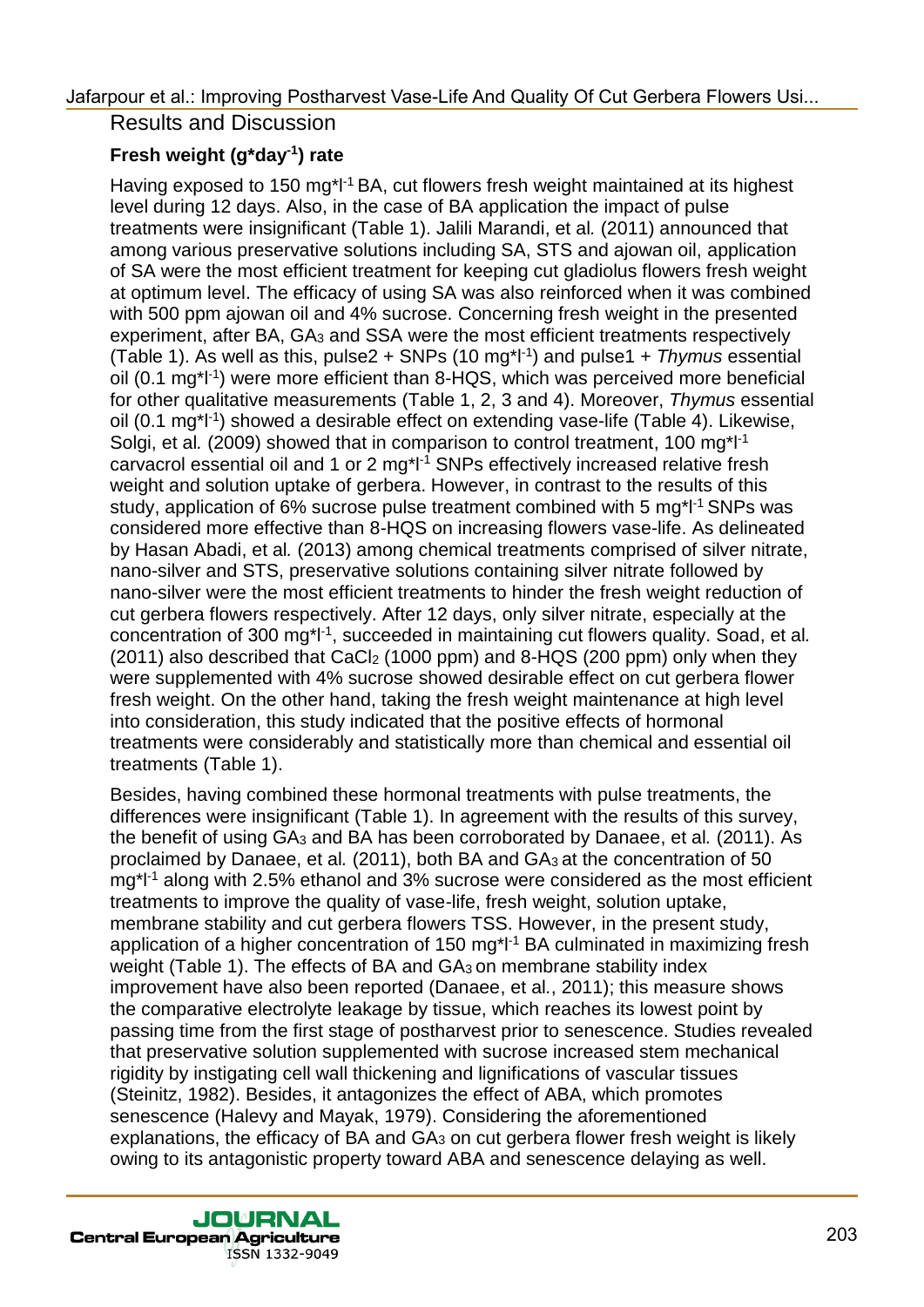| Treatments                                                                                                                                                                                                                                                                                                                                                                                                                                                                                                |            |                          | 1st Day                                 | 3rd Day                                 | 6th Day                                       | 9th Day                                                                                   | 12th Day                        |
|-----------------------------------------------------------------------------------------------------------------------------------------------------------------------------------------------------------------------------------------------------------------------------------------------------------------------------------------------------------------------------------------------------------------------------------------------------------------------------------------------------------|------------|--------------------------|-----------------------------------------|-----------------------------------------|-----------------------------------------------|-------------------------------------------------------------------------------------------|---------------------------------|
| Pulse1 + Control                                                                                                                                                                                                                                                                                                                                                                                                                                                                                          | 0          | $mg^*l^{-1}$             | 34.776 <sup>c-j</sup>                   | $27.776^{h-n}$                          | $23.566^{k-0}$                                | $19.800e-i$                                                                               | $14.833^{de}$                   |
| Pulse1 + Thymus                                                                                                                                                                                                                                                                                                                                                                                                                                                                                           | 0.1        | $mg^*l^{-1}$             | 29.133ijk                               | 26.400mm                                | 20.933mno                                     | 18.033 <sup>j-l</sup>                                                                     | 13.600 <sup>d-g</sup>           |
| Pulse1 + Thymus                                                                                                                                                                                                                                                                                                                                                                                                                                                                                           | 0.2        | $mg^*l^{-1}$             | 35.600b-h                               | $27.133^{k-n}$                          | $21.033^{mno}$                                | 19.166 <sup>f-k</sup>                                                                     | 15.800 <sup>cd</sup>            |
| Pulse1 + Stevia                                                                                                                                                                                                                                                                                                                                                                                                                                                                                           | 0.1        | $mg^*l^{-1}$             | $34.500^{c-j}$                          | $26.833^{k-n}$                          | 23.700 <sup>1-0</sup>                         | 20.600e-h                                                                                 | $11.466^{d-k}$                  |
| Pulse1 + Stevia                                                                                                                                                                                                                                                                                                                                                                                                                                                                                           | 0.2        | $mg^*l^{-1}$             | $33.733^{d-k}$                          | 26.266 <sup>n</sup>                     | 22.133mno                                     | $16.966g-n$                                                                               | $11.433^{d-k}$                  |
| Pulse1 + Control                                                                                                                                                                                                                                                                                                                                                                                                                                                                                          | 0          | $mg^*l^{-1}$             | $34.666c - j$                           | $33.620^{a-g}$                          | 31.100 <sup>a-g</sup>                         | 28.596abc                                                                                 | 24.113ab                        |
| Pulse1 + $GA_3$<br>Pulse1 + $GA_3$                                                                                                                                                                                                                                                                                                                                                                                                                                                                        | 25<br>30   | $mg*l-1$<br>$mg^*l^{-1}$ | $32.233^{f-k}$<br>$32.666e^{-k}$        | $31.643^{a-n}$<br>31.996 <sup>a-l</sup> | 28.600e-l<br>$29.866^{b-i}$                   | $26.670$ <sup>a-d</sup><br>27.450abc                                                      | 22.113ab<br>23.313ab            |
| Pulse1 + BA                                                                                                                                                                                                                                                                                                                                                                                                                                                                                               | 150        | $mg^*l^{-1}$             | $35.666^{b-h}$                          | $35.066a-e$                             | 32.900 <sup>a-e</sup>                         | 29.003abc                                                                                 | 22.503ab                        |
| Pulse1 + BA                                                                                                                                                                                                                                                                                                                                                                                                                                                                                               | 250        | $mg^*l^{-1}$             | 37.666 <sup>b-f</sup>                   | 36.866 <sup>a</sup>                     | 34.966ab                                      | 31.113ab                                                                                  | 25.803 <sup>a</sup>             |
| Pulse1 + SSA                                                                                                                                                                                                                                                                                                                                                                                                                                                                                              | 100        | $mg^*l^{-1}$             | $35.000c-i$                             | $34.00a-f$                              | $31.966^{a-f}$                                | 25.893bcd                                                                                 | 20.923ab                        |
| Pulse1 + SSA                                                                                                                                                                                                                                                                                                                                                                                                                                                                                              | 200        | $mg^*l^{-1}$             | $33.666^{d-k}$                          | $32.666a-j$                             | $30.166b-i$                                   | $26.670^{a-d}$                                                                            | 22.623ab                        |
| Pulse1 + Control                                                                                                                                                                                                                                                                                                                                                                                                                                                                                          | 0          | $mg*l-1$                 | $32.650^{e-k}$                          | 29.710 <sup>e-n</sup>                   | $25.9869 - m$                                 | $15.976^{h-n}$                                                                            | $7.833^{i-1}$                   |
| Pulse1 + STS                                                                                                                                                                                                                                                                                                                                                                                                                                                                                              | 0.4        | mM                       | $38.376a-e$                             | $32.070^{a-k}$                          | $24.653^{j\text{-}o}$                         | 17.976 <sup>g-l</sup>                                                                     | $9.000g-l$                      |
| Pulse1 + STS                                                                                                                                                                                                                                                                                                                                                                                                                                                                                              | 0.8        | mM                       | 38.873 <sup>a-d</sup>                   | $35.086a-e$                             | 24.256 <sup>k-o</sup>                         | $16.476^{h-n}$                                                                            | $8.033^{h-l}$                   |
| Pulse1 + SNPs                                                                                                                                                                                                                                                                                                                                                                                                                                                                                             | 5          | $mg*l-1$                 | 41.432 <sup>ab</sup>                    | $35.066a-e$                             | $29.443c - j$                                 | $15.383^{h-n}$                                                                            | $8.000^{h-l}$                   |
| Pulse1 + SNPs<br>Pulse1 + AOA                                                                                                                                                                                                                                                                                                                                                                                                                                                                             | 10<br>4    | $mg*l-1$<br>mM           | 37.086 <sup>a-g</sup><br>31.800f-k      | $31.900a-m$<br>$30.733^{b-n}$           | $25.553^{h-m}$<br>$30.106b-i$                 | $15.956^{h-n}$<br>$13.233^{lmn}$                                                          | $8.443^{h-l}$<br>5.693          |
| Pulse1 + AOA                                                                                                                                                                                                                                                                                                                                                                                                                                                                                              | 6          | mM                       | $33.540^{d-k}$                          | $31.486^{a-n}$                          | $29.110^{d-k}$                                | $17.3369 - m$                                                                             | $8.243^{h-l}$                   |
| Pulse1 + $8-HQS$                                                                                                                                                                                                                                                                                                                                                                                                                                                                                          | 200        | $mg^*l^{-1}$             | $37.153^{b-g}$                          | $33.146^{a-h}$                          | $27.333^{f-1}$                                | $16.9939^{n}$                                                                             | $8.930g-l$                      |
| Pulse1 + $8-HQS$                                                                                                                                                                                                                                                                                                                                                                                                                                                                                          | 400        | $mg^*l^{-1}$             | 36.764 <sup>b-g</sup>                   | $34.400a-f$                             | 29.753 <sup>c-i</sup>                         | $13.663^{k-n}$                                                                            | 6.706kl                         |
| Pulse2 + Control                                                                                                                                                                                                                                                                                                                                                                                                                                                                                          | 0          | $mg^*l^{-1}$             | $30.033^{h-k}$                          | 26.466Imn                               | 19.933°                                       | $17.2669 - m$                                                                             | 14.566 <sup>de</sup>            |
| Pulse2 + Thymus                                                                                                                                                                                                                                                                                                                                                                                                                                                                                           | 0.1        | $mg^*l^{-1}$             | $28.366^{k}$                            | $27.833^{h-n}$                          | $24.253^{k-0}$                                | $17.233^{g-m}$                                                                            | $12.133^{d-i}$                  |
| Pulse2 + Thymus                                                                                                                                                                                                                                                                                                                                                                                                                                                                                           | 0.2        | $mg^*l^{-1}$             | $28.933^{jk}$                           | $28.066$ g-n                            | 23.666 <sup>1-0</sup>                         | $17.0669 - m$                                                                             | $9.133^{f-1}$                   |
| Pulse2 + Stevia<br>Pulse2 + Stevia                                                                                                                                                                                                                                                                                                                                                                                                                                                                        | 0.1        | $mg*l-1$                 | $31.233^{9-k}$<br>29.800h-k             | $30.033^{d-n}$<br>28.800f-n             | 24.600 <sup>j-o</sup><br>22.166mno            | $14.466^{i-n}$<br>$16.566^{h-n}$                                                          | $9.466^{f-1}$<br>$12.000^{d-j}$ |
| Pulse2 + Control                                                                                                                                                                                                                                                                                                                                                                                                                                                                                          | 0.2<br>0   | $mg^*l^{-1}$<br>$mg*l-1$ | $28.266^{k}$                            | $27.433^{i-n}$                          | $25.066^{i-n}$                                | $22.116^{d-g}$                                                                            | 12.926 <sup>d-h</sup>           |
| Pulse $2 + GA_3$                                                                                                                                                                                                                                                                                                                                                                                                                                                                                          | 25         | $mg^*l^{-1}$             | $32.933^{d-k}$                          | $32.400^{a-k}$                          | $30.766a-9$                                   | 27.673abc                                                                                 | 23.870ab                        |
| Pulse $2 + GA_3$                                                                                                                                                                                                                                                                                                                                                                                                                                                                                          | 30         | $mg^*l^{-1}$             | $34.466c - j$                           | $33.733a-f$                             | $31.533a-f$                                   | 28.226abc                                                                                 | 24.476 <sup>ab</sup>            |
| Pulse2 + BA                                                                                                                                                                                                                                                                                                                                                                                                                                                                                               | 150        | $mg^*l^{-1}$             | 37.600 <sup>b-f</sup>                   | 36.633a                                 | 34.300abc                                     | 31.336a                                                                                   | 25.630a                         |
| Pulse2 + BA                                                                                                                                                                                                                                                                                                                                                                                                                                                                                               | 250        | $mg^*l^{-1}$             | $32.966^{d-k}$                          | $32.000a^{-1}$                          | 29.966 <sup>b-i</sup>                         | 27.780abc                                                                                 | 23.686ab                        |
| Pulse2 + SSA                                                                                                                                                                                                                                                                                                                                                                                                                                                                                              | 100        | $mg^*l^{-1}$             | $36.333b-j$                             | $35.366a-e$                             | 32.966 <sup>a-e</sup>                         | 27.226 <sup>a-d</sup>                                                                     | 23.083ab                        |
| Pulse2 + SSA                                                                                                                                                                                                                                                                                                                                                                                                                                                                                              | 200        | $mg^*l^{-1}$             | $35.300c-i$                             | $34.300a-f$                             | $30.433a-h$                                   | 24.560cde                                                                                 | 19.793bc                        |
| Pulse2 + Control                                                                                                                                                                                                                                                                                                                                                                                                                                                                                          | 0          | $mg^*l^{-1}$<br>mM       | $32.761^{\text{e-k}}$<br>$37.296^{b-g}$ | $30.433c-n$<br>$32.070^{a-k}$           | 20.220 <sup>no</sup><br>28.776 <sup>e-k</sup> | 12.920lmn<br>$14.073^{j-n}$                                                               | 6.693k<br>$8.203^{h-l}$         |
| Pulse2 + STS<br>Pulse2 + STS                                                                                                                                                                                                                                                                                                                                                                                                                                                                              | 0.4<br>0.8 | mM                       | $40.030$ abc                            | 36.233ab                                | $29.440c - j$                                 | $14.680i-n$                                                                               | $9.233^{f-1}$                   |
| Pulse2 + SNPs                                                                                                                                                                                                                                                                                                                                                                                                                                                                                             | 5          | $mg*$ $l-1$              | 35.710b-h                               | 32.953 <sup>a-i</sup>                   | 28.326 <sup>e-1</sup>                         | $15.176^{h-n}$                                                                            | $8.163^{h-l}$                   |
| Pulse2 + SNPs                                                                                                                                                                                                                                                                                                                                                                                                                                                                                             | 10         | $mg*l-1$                 | $38.376a-e}$                            | $37.066^a$                              | $30.266^{b-h}$                                | $23.996^{\circ +}$                                                                        | $13.976$ <sup>det</sup>         |
| Pulse2 + AOA                                                                                                                                                                                                                                                                                                                                                                                                                                                                                              | 4          | mM                       | 43.570 <sup>a</sup>                     | 36.860a                                 | 34.330abc                                     | $12.160^{mn}$                                                                             | $7.913h-1$                      |
| Pulse2 + AOA                                                                                                                                                                                                                                                                                                                                                                                                                                                                                              | 6          | mM                       | 37.863 <sup>b-f</sup>                   | $35.366a-e$                             | 35.443a                                       | 11.573 <sup>n</sup>                                                                       | 7.000jkl                        |
| $Pulse2 + 8-HQS$                                                                                                                                                                                                                                                                                                                                                                                                                                                                                          | 200        | $mg^*l^{-1}$             | $37.030^{b-g}$                          | 36.066abc                               | 33.996 <sup>a-d</sup>                         | $19.223^{f-j}$                                                                            | 10.320 <sup>e-1</sup>           |
| Pulse2 + 8-HQS                                                                                                                                                                                                                                                                                                                                                                                                                                                                                            | 400        | $mg^*l^{-1}$             | 36.816 <sup>b-g</sup>                   | $34.326$ <sup>a-f</sup>                 | $32.433a-f$                                   | $16.023^{h-n}$                                                                            | $8.086^{h-l}$                   |
| Pulse1 = distilled water for 24 h; Pulse2 = $4\%$ CaCl2 + 3% sucrose for 24 h; Means sharing the same letters are<br>not significantly different by Duncan's Multiple range test at $P < 0.05$ .<br>Stem bending (degree*day <sup>-1</sup> )<br>The lowest stem bending was observed when cut flowers were exposed to 8-HQS<br>(Table 2). In order to inhibit stem bending the concentrations of both 200 and 400<br>mg*l <sup>-1</sup> 8-HQS were found considerably effective. On the other hand, these |            |                          |                                         |                                         |                                               |                                                                                           |                                 |
| observations were not affected by pulse treatments perceptively.<br>Compared to control treatment, application of 8-HQS in preservative solution, led to<br>significant reduction of stem bending. After 8-HQS + pulse1 application, the lowest<br>stem bending was achieved when cut flowers were treated by 10 mg*l <sup>-1</sup> SNPs and                                                                                                                                                              |            |                          |                                         |                                         |                                               | 0.4 mM STS, both in combination with 4% CaCl <sub>2</sub> + 3% sucrose for 24 hour. Apart |                                 |

### **Stem bending (degree\*day-1 )**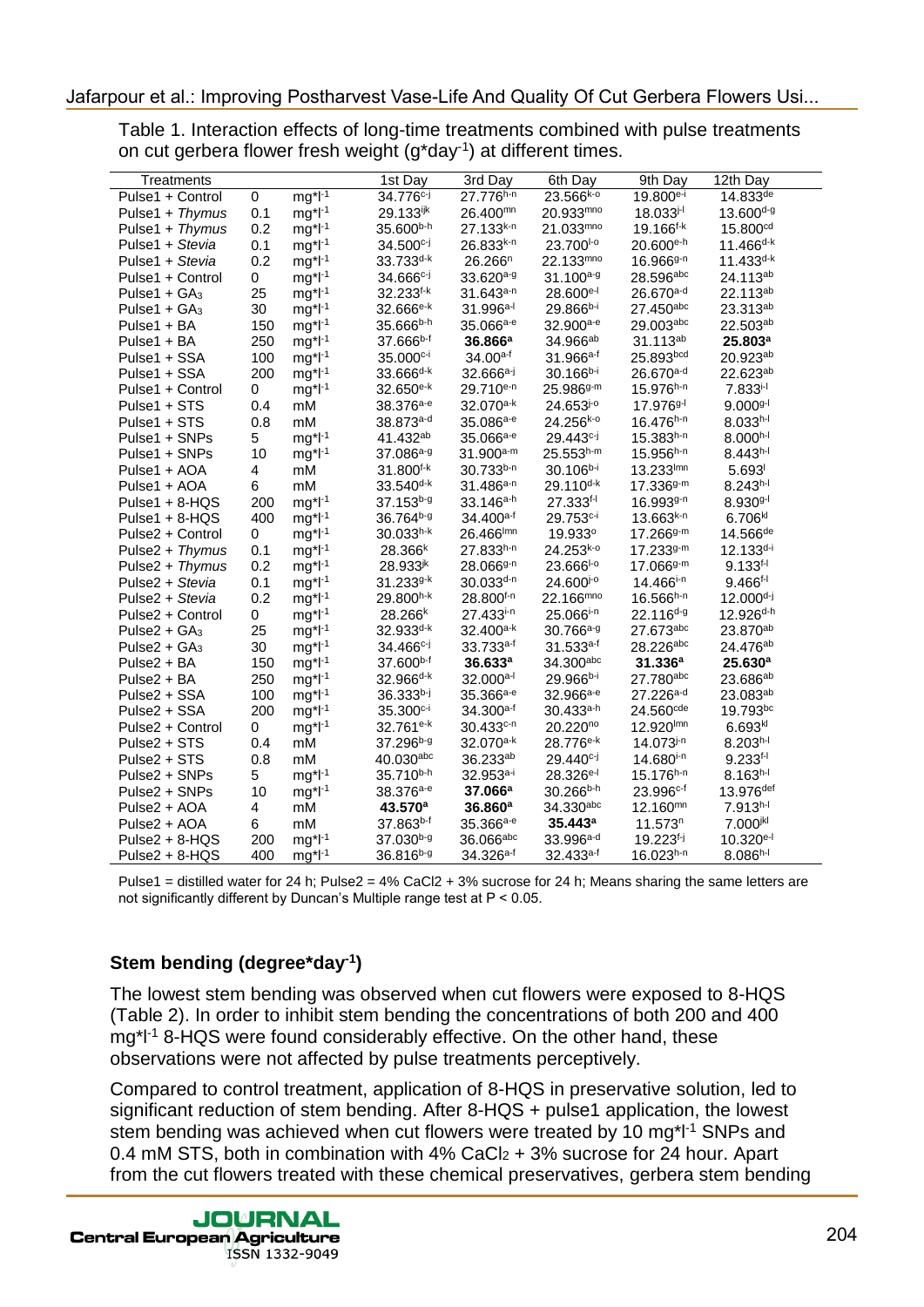| Treatments                                                               |            |                              | 3rd Day                                      | 6th Day                                        | 9th Day                                        | 12th Day                                                                                                          |
|--------------------------------------------------------------------------|------------|------------------------------|----------------------------------------------|------------------------------------------------|------------------------------------------------|-------------------------------------------------------------------------------------------------------------------|
| Pulse1 + Control                                                         | 0          | $mg^*l^{-1}$                 | 32.666ab                                     | $65.533^{d-i}$                                 | 92.766 <sup>g-p</sup>                          | 180.000 <sup>k</sup>                                                                                              |
| Pulse1 + Thymus<br>Pulse1 + Thymus                                       | 0.1<br>0.2 | $mg^*l^{-1}$                 | $50.333^{bc}$<br>32.666ab                    | $58.866c$ -h<br>$94.2669$ <sup>-1</sup>        | 78.333 <sup>e-n</sup><br>133.800°F             | $101.133c-i$<br>138.800 <sup>g-k</sup>                                                                            |
| Pulse1 + Stevia                                                          | 0.1        | $mg^*l^{-1}$<br>$mg^*l^{-1}$ | 68.333 <sup>cd</sup>                         | $91.066^{f-1}$                                 | 145.000 <sup>pqr</sup>                         | 180.000 <sup>k</sup>                                                                                              |
| Pulse1 + Stevia                                                          | 0.2        | $mg^*l^{-1}$                 | 77.833 <sup>cd</sup>                         | 100.600h-l                                     | 106.133 <sup>j-q</sup>                         | $173.333^{jk}$                                                                                                    |
| Pulse1 + Control                                                         | 0          | $mg^*l^{-1}$                 | 71.633 <sup>cd</sup>                         | $90.000$ <sup>e-l</sup>                        | $94.000^{h-p}$                                 | $101.666c-i$                                                                                                      |
| Pulse1 + $GA_3$                                                          | 25         | $mg^*l^{-1}$                 | $98.333^{de}$                                | 111.066 <sup>i-l</sup>                         | 111.000 <sup>k-q</sup>                         | $112.200^{d-j}$                                                                                                   |
| Pulse1 + $GA_3$<br>Pulse1 + BA                                           | 30<br>150  | $mg^*l^{-1}$<br>$mg^*l^{-1}$ | 111.066 <sup>e</sup><br>22.166 <sup>ab</sup> | 116.100 <sup>jkl</sup><br>$68.866^{d-j}$       | $116.333^{1-q}$<br>$68.866c - m$               | $143.333^{h-k}$<br>107.200 <sup>c-i</sup>                                                                         |
| Pulse1 + BA                                                              | 250        | $mg^*l^{-1}$                 | 23.966 <sup>ab</sup>                         | 60.000 <sup>c-h</sup>                          | $60.000a-k$                                    | $69.433a-f$                                                                                                       |
| Pulse1 + SSA                                                             | 100        | $mg*l-1$                     | 31.420 <sup>ab</sup>                         | 99.966h-l                                      | 100.100 <sup>i-p</sup>                         | 135.000g-k                                                                                                        |
| Pulse1 + SSA                                                             | 200        | $mg^*l^{-1}$                 | $12.300^a$                                   | $66.086^{d-i}$                                 | $66.220a-k$                                    | $115.000^{e-k}$                                                                                                   |
| Pulse1 + Control<br>Pulse1 + STS                                         | 0<br>0.4   | $mg^*l^{-1}$<br>mM           | 6.110a<br>3.886a                             | 47.776 <sup>a-g</sup><br>$66.653^{d-i}$        | $62.766a^{-1}$<br>$82.216^{d-m}$               | 88.333b-h<br>$115.220e^{-k}$                                                                                      |
| Pulse1 + STS                                                             | 0.8        | mM                           | 3.216 <sup>a</sup>                           | 82.996 <sup>d-l</sup>                          | 92.766 <sup>9-p</sup>                          | $123.886^{f-k}$                                                                                                   |
| Pulse1 + SNPs                                                            | 5          | $mg^*l^{-1}$                 | 1.165a                                       | 14.440abc                                      | 18.883 <sup>a-d</sup>                          | 107.776 <sup>c-i</sup>                                                                                            |
| Pulse1 + SNPs                                                            | 10         | $mg^*l^{-1}$                 | 4.110a                                       | $6.996^{ab}$                                   | 38.883 <sup>a-g</sup>                          | $62.766a-f$                                                                                                       |
| Pulse1 + AOA<br>Pulse1 + AOA                                             | 4<br>6     | mM<br>mM                     | 2.530a<br>1.662a                             | $12.550$ abc<br>6.420 <sup>ab</sup>            | 78.330 <sup>e-n</sup><br>48.883 <sup>a-i</sup> | 160.000ijk<br>135.000g-k                                                                                          |
| $Pulse1 + 8-HQS$                                                         | 200        | $mg^*l^{-1}$                 | 3.886a                                       | 12.220ab                                       | $12.220^{ab}$                                  | $25.000^a$                                                                                                        |
| Pulse1 + 8-HQS                                                           | 400        | $mg^*l^{-1}$                 | $13.876^a$                                   | 14.106abc                                      | 37.220 <sup>a-f</sup>                          | $48.553^{a-d}$                                                                                                    |
| Pulse2 + Control                                                         | 0          | $mg^*l^{-1}$                 | 122.800 <sup>ef</sup>                        | 180.000m                                       | 180.000 <sup>r</sup>                           | 180.000 <sup>k</sup>                                                                                              |
| Pulse2 + Thymus<br>Pulse2 + Thymus                                       | 0.1        | $mg^*l^{-1}$<br>$mg^*l^{-1}$ | 55.600bc<br>$21.166^{ab}$                    | 83.366 <sup>d-l</sup><br>$53.933^{b-h}$        | 130.000 <sup>n-r</sup><br>$95.566^{h-p}$       | 180.000 <sup>k</sup><br>180.000 <sup>k</sup>                                                                      |
| Pulse2 + Stevia                                                          | 0.2<br>0.1 | $mg^*l^{-1}$                 | 21.700 <sup>ab</sup>                         | $98.366^{h-1}$                                 | 175.000 <sup>r</sup>                           | 180.000 <sup>k</sup>                                                                                              |
| Pulse2 + Stevia                                                          | 0.2        | $mg^*l^{-1}$                 | 34.466 <sup>ab</sup>                         | $41.133a-e$                                    | 155.000 <sup>qr</sup>                          | 180.000 <sup>k</sup>                                                                                              |
| Pulse2 + Control                                                         | 0          | $mg^*l^{-1}$                 | 150.000 <sup>f</sup>                         | 180.000m                                       | 180.000                                        | 180.000 <sup>k</sup>                                                                                              |
| Pulse2 + $GA_3$<br>Pulse2 + $GA_3$                                       | 25<br>30   | $mg^*l^{-1}$<br>$mg^*l^{-1}$ | 22.733ab<br>7.853a                           | 58.876 <sup>c-h</sup><br>73.876 <sup>d-k</sup> | $61.666a-k$<br>73.876 <sup>d-m</sup>           | 120.866 <sup>f-k</sup><br>$102.766c-i$                                                                            |
| Pulse2 + BA                                                              | 150        | $mg^*l^{-1}$                 | 7.743a                                       | $42.766a-f$                                    | 42.766 <sup>a-h</sup>                          | $112.766^{d-j}$                                                                                                   |
| Pulse2 + BA                                                              | 250        | $mg^*l^{-1}$                 | 7.543a                                       | $37.733a-d$                                    | 37.733a-e                                      | $105.000c-i$                                                                                                      |
| Pulse2 + SSA                                                             | 100        | $mg^*l^{-1}$                 | 6.600a                                       | 37.186 <sup>a-d</sup>                          | $37.666a-f$                                    | 150.000 <sup>e-k</sup>                                                                                            |
| Pulse2 + SSA<br>Pulse2 + Control                                         | 200<br>0   | $mg^*l^{-1}$<br>$mg^*l^{-1}$ | 10.520a<br>120.553 <sup>ef</sup>             | 118.333k<br>125.000                            | $118.333m-q$<br>180.000 <sup>r</sup>           | 160.000 <sup>ijk</sup><br>180.000 <sup>k</sup>                                                                    |
| Pulse2 + STS                                                             | 0.4        | mM                           | 4.553a                                       | $4.660^{ab}$                                   | 14.993abc                                      | 54.440a-e                                                                                                         |
| Pulse2 + STS                                                             | 0.8        | mM                           | 6.000a                                       | 10.553abc                                      | $22.773^{a-d}$                                 | 105.776 <sup>c-i</sup>                                                                                            |
| Pulse2 + SNPs                                                            | 5          | $mg^*l^{-1}$                 | 9.333a                                       | $11.216$ abc                                   | 38.330 <sup>a-g</sup>                          | 91.110b-h                                                                                                         |
| Pulse2 + SNPs<br>Pulse2 + AOA                                            | 10<br>4    | $mg^*l^{-1}$<br>mM           | 4.876 <sup>ab</sup><br>3.876a                | $5.110^{ab}$<br>$4.366a^{b}$                   | $26.110^{a-e}$<br>$55.553a-j$                  | 48.333 <sup>a-d</sup><br>160.000ijk                                                                               |
| Pulse2 + AOA                                                             | 6          | mM                           | 4.973a                                       | $8.553^{ab}$                                   | 38.886 <sup>a-g</sup>                          | 180.000 <sup>k</sup>                                                                                              |
| Pulse2 + 8-HQS                                                           | 200        | $mg^*l^{-1}$                 | 2.553a                                       | 2.643 <sup>a</sup>                             | 24.996 <sup>a-e</sup>                          | 46.220abc                                                                                                         |
| $Pulse2 + 8-HQS$                                                         | 400        | $mg^*l^{-1}$                 | 3.886a                                       | $6.886^{ab}$                                   | 6.886a                                         | 38.000ab                                                                                                          |
|                                                                          |            |                              |                                              |                                                |                                                | Pulse1 = distilled water for 24 h; Pulse2 = $4\%$ CaCl2 + 3% sucrose for 24 h; Means sharing the same letters are |
| not significantly different by Duncan's Multiple range test at P < 0.05. |            |                              |                                              |                                                |                                                |                                                                                                                   |
|                                                                          |            |                              |                                              |                                                |                                                |                                                                                                                   |
|                                                                          |            |                              |                                              |                                                |                                                |                                                                                                                   |
|                                                                          |            |                              |                                              |                                                |                                                | In regards with table 2, the chemical preservatives with higher antibacterial properties                          |
|                                                                          |            |                              |                                              |                                                |                                                | suppressed stem bending strikingly more. It has been cited that "bent neck is caused                              |
|                                                                          |            |                              |                                              |                                                |                                                | by insufficient flower stem hardening, maturation of the stem tissue below the harvest                            |
|                                                                          |            |                              |                                              |                                                |                                                | flower or level of dry matters and water content of flowers" (Danaee, et al., 2011).                              |
|                                                                          |            |                              |                                              |                                                |                                                | They reported that gerbera stem bending was hindered by applying 50 mg*l <sup>-1</sup> BA and                     |
|                                                                          |            |                              |                                              |                                                |                                                | $GA3$ , whereas in this study hormonal treatments failed to hinder the increase of stem                           |
|                                                                          |            |                              |                                              |                                                |                                                |                                                                                                                   |

ISSN 1332-9049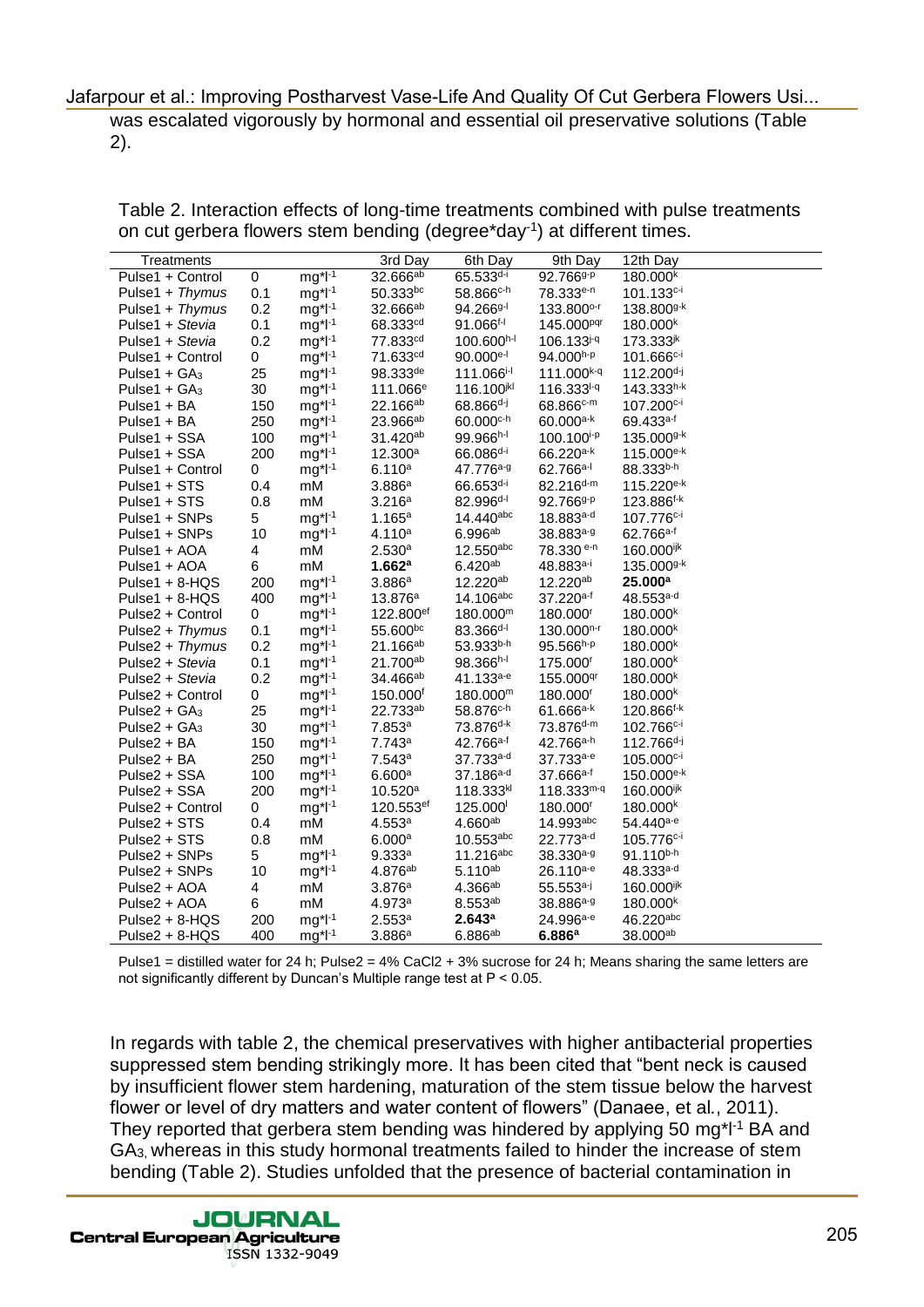preservative solution can trigger both vessel blockage on the cut surface (Nowak and Rudnicki, 1990) and ethylene production (Zagory and Reid, 1986) that consequently decrees cut flower water conductivity.

Considering the overall trend presented in table 2, apart from chemical preservatives, essential oil and hormonal treatment combined with pulse 1 resulted in lower stem bending. However, when these treatments were combined with pulse 2, the stem bending disorder increased. This result may be attributed to the capability of enhancing bacterial contamination by applying sucrose and efficiency of antibacterial preservatives. In addition, compared to *Stevia*, *Thymus* essential oil with higher antibacterial property resulted in lower stem bending (Table 2). Kazemi and Ameri (2012) disclosed that application of salicylic acid and nano-silver affected MDA content, ACO activity and anthocyanin leakage. Application of 5 mg\*l-1 nano-silver improved the permeability of membrane by reducing both ACO (ACC- oxidase) activity and MDA accumulation, which consequently prohibited the conversion of ACC into ethylene. Using the singular control of the control of the And Quality Of Cut Gerbera Flowers Using And<br>And Ray research is any involving production (Zagory and Rout, 1986) that consequently<br>consellering the wealt there is positive

The positive effects of 8-HQS at 100 and 200 ppm supplemented with 4% sucrose on flower fresh and dry weight, longevity, soluble sugars and anthocyanin pigment in petal of gerbera (Soad, et al*.*, 2011). Likewise, the present study implied that the efficacy of 8-HQS on stem bending (Table 2), vase-life longevity (Table 4) and capitulum diameter (Table 3) was noticeably more than all other preservatives.

### **Capitulum diameter (cm\*day-1 )**

As described by Ansari, et al*.* (2011) preservative solution supplemented with 5 mg\*l-<sup>1</sup> SNPs + 4% sucrose effectively increased flower diameter of cut gerbera flower. As shown in table 3, apart from essential oils treatments, other treatments resulted in a desirable amount of capitulum diameter.

The highest length of capitulum diameter after 12 days was observed in 8-HQS treatments. In addition, considering the effects of 8-HQS on capitulum diameter, using pulse 1 and 2, capitulum diameter results did not vary significantly analogous to the results of other qualitative parameters. The differences between 200 and 400 mg\*l-1 of 8-HQS concentrations were not statistically significant in all qualitative parameters as well (Table 1, 2, 3, 4 and 5).

It can be inferred that 8-HQS was more beneficial than other preservatives likely mediated by higher antibacterial activity. High antibacterial efficiency can hinder the increase of bacterial accumulation at the end of stem, which leads to vessels plugging (Kazemi, et al*.*, 2010) and ethylene synthesis (Zagory and Reid, 1986) that links to water conductivity disorder, wilting and decreasing capitulum diameter.

#### **Vase-life (days after harvesting time)**

As denoted in table 4, compared to all preservatives, cut gerbera flower vase-life was radically extended by applying preservative solutions supplemented with 8-HQS (200 and 400 mg\*l-1 ). However, short-time treatments failed to improve the efficacy of 8- HQS.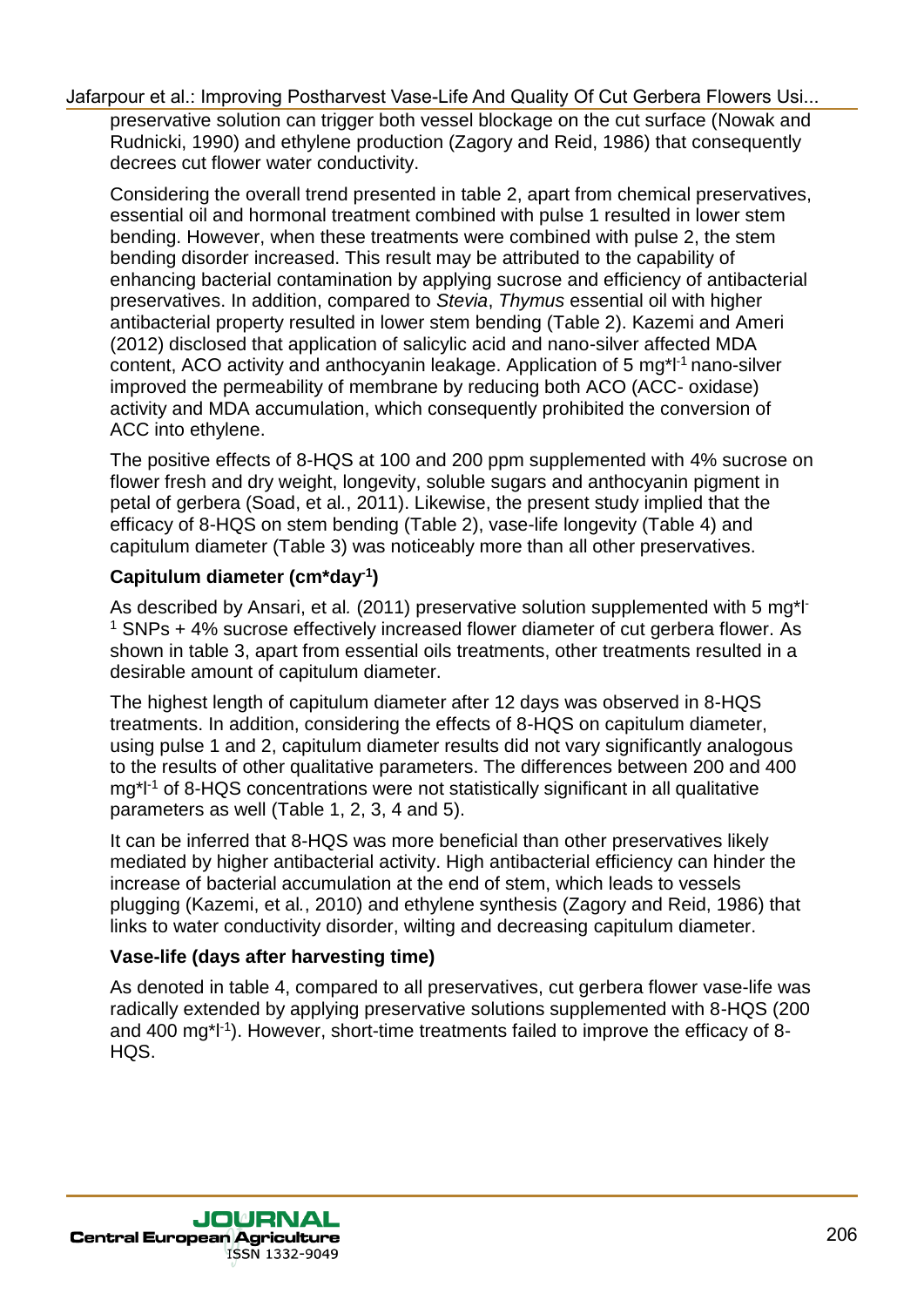| Treatments                                                                                                                                                                                                                                                                                                                                                                                                                                                                                                                                                                                                                                                                                                                                                                                                                                    |            |                              | 1st Day                                 | 3rd Day                                 | 6th Day                      | 9th Day                         | 12th Day                       |
|-----------------------------------------------------------------------------------------------------------------------------------------------------------------------------------------------------------------------------------------------------------------------------------------------------------------------------------------------------------------------------------------------------------------------------------------------------------------------------------------------------------------------------------------------------------------------------------------------------------------------------------------------------------------------------------------------------------------------------------------------------------------------------------------------------------------------------------------------|------------|------------------------------|-----------------------------------------|-----------------------------------------|------------------------------|---------------------------------|--------------------------------|
| Pulse1 + Control                                                                                                                                                                                                                                                                                                                                                                                                                                                                                                                                                                                                                                                                                                                                                                                                                              | 0          | $mg^*l^{-1}$                 | $11.083^{c-j}$                          | $10.986^{f-1}$                          | $7.100^{jk}$                 | $6.800^{k-o}$                   | 3.346                          |
| Pulse1 + Thymus                                                                                                                                                                                                                                                                                                                                                                                                                                                                                                                                                                                                                                                                                                                                                                                                                               | 0.1        | $mg^*l^{-1}$                 | $10.473^{k-p}$                          | $10.696g-n$                             | $6.496^{k}$                  | $6.333^{k-o}$                   | $3.700$ <sup>1</sup>           |
| Pulse1 + Thymus                                                                                                                                                                                                                                                                                                                                                                                                                                                                                                                                                                                                                                                                                                                                                                                                                               | 0.2        | $mg^*l^{-1}$                 | $10.620^{10}$                           | 11.286 <sup>b-g</sup>                   | $7.106^{jk}$                 | $5.166^{\circ}$                 | $3.010$ <sup>1</sup>           |
| Pulse1 + Stevia                                                                                                                                                                                                                                                                                                                                                                                                                                                                                                                                                                                                                                                                                                                                                                                                                               | 0.1        | $mg^*l^{-1}$                 | $11.086^{c-j}$                          | $11.010^{d-j}$                          | $6.240^{k}$                  | $5.933^{mno}$                   | 3.666                          |
| Pulse1 + Stevia                                                                                                                                                                                                                                                                                                                                                                                                                                                                                                                                                                                                                                                                                                                                                                                                                               | 0.2        | $mg^*l^{-1}$                 | $11.100^{c-j}$                          | $10.966^{f-k}$                          | $8.066$ <sup>ij</sup>        | $5.620^{no}$                    | 2.986                          |
| Pulse1 + Control                                                                                                                                                                                                                                                                                                                                                                                                                                                                                                                                                                                                                                                                                                                                                                                                                              | 0          | $mg^{\star}l^{\text{-}1}$    | $11.653^{a-d}$                          | 11.653a-d                               | 11.343ab                     | 11.263a                         | $10.250^{ab}$                  |
| Pulse1 + $GA_3$<br>Pulse1 + $GA_3$                                                                                                                                                                                                                                                                                                                                                                                                                                                                                                                                                                                                                                                                                                                                                                                                            | 25<br>30   | $mg^{\star}l^{\text{-}1}$    | $11.363^{b-g}$<br>11.650 <sup>a-d</sup> | $11.363^{b-f}$<br>$11.650^{a-d}$        | $11.343^{ab}$<br>11.553a     | 11.020ab<br>11.463 <sup>a</sup> | $9.383^{a-d}$<br>10.273ab      |
| Pulse1 + BA                                                                                                                                                                                                                                                                                                                                                                                                                                                                                                                                                                                                                                                                                                                                                                                                                                   | 150        | $mg^*l^{-1}$<br>$mg^*l^{-1}$ | $11.640a-e$                             | $11.640a-e$                             | $11.243$ abc                 | $9.916^{a-g}$                   | $8.296^{d-g}$                  |
| Pulse1 + BA                                                                                                                                                                                                                                                                                                                                                                                                                                                                                                                                                                                                                                                                                                                                                                                                                                   | 250        | $mg^*l^{-1}$                 | 12.0733 <sup>a</sup>                    | 12.073a                                 | 11.530 <sup>a</sup>          | $9.840^{a-g}$                   | $8.240^{d-g}$                  |
| Pulse1 + SSA                                                                                                                                                                                                                                                                                                                                                                                                                                                                                                                                                                                                                                                                                                                                                                                                                                  | 100        | $mg^*l^{-1}$                 | 11.686abc                               | 11.686abc                               | 11.263abc                    | $10.403a-f$                     | $9.353^{a-d}$                  |
| Pulse1 + SSA                                                                                                                                                                                                                                                                                                                                                                                                                                                                                                                                                                                                                                                                                                                                                                                                                                  | 200        | $mg^*l^{-1}$                 | 11.876 <sup>ab</sup>                    | 11.876 <sup>ab</sup>                    | $10.830^{a-d}$               | $10.586^{a-e}$                  | 10.310ab                       |
| Pulse1 + Control                                                                                                                                                                                                                                                                                                                                                                                                                                                                                                                                                                                                                                                                                                                                                                                                                              | 0          | $mg^*l^{-1}$                 | $10.916^{f-1}$                          | $10.916^{f-1}$                          | $10.473a-e$                  | $9.230c$ -h                     | $8.440^{c-g}$                  |
| Pulse1 + STS                                                                                                                                                                                                                                                                                                                                                                                                                                                                                                                                                                                                                                                                                                                                                                                                                                  | 0.4        | mM                           | $10.986^{f-k}$                          | $10.986e^{-j}$                          | $9.563^{d-h}$                | $9.553^{b-g}$                   | $9.396a-d$                     |
| Pulse1 + STS                                                                                                                                                                                                                                                                                                                                                                                                                                                                                                                                                                                                                                                                                                                                                                                                                                  | 0.8        | mM                           | $10.700^{h-n}$                          | 10.700g-n                               | $8.610g-i$                   | $9.163^{d-h}$                   | $8.720^{b-f}$                  |
| Pulse1 + SNPs<br>Pulse1 + SNPs                                                                                                                                                                                                                                                                                                                                                                                                                                                                                                                                                                                                                                                                                                                                                                                                                | 5          | $mg^*l^{-1}$                 | $10.986^{f-k}$<br>10.876 <sup>f-l</sup> | $10.986^{f-j}$<br>$10.876^{f-m}$        | $10.796a-d}$<br>$10.683a-e}$ | $7.883^{h-k}$<br>$7.386^{i-m}$  | 7.283e k<br>$7.796^{d-j}$      |
| Pulse1 + AOA                                                                                                                                                                                                                                                                                                                                                                                                                                                                                                                                                                                                                                                                                                                                                                                                                                  | 10<br>4    | $mg^*l^{-1}$<br>mM           | $11.220c-i$                             | 11.220 <sup>c-h</sup>                   | 11.496a                      | $7.830^{h-l}$                   | $7.276e-k$                     |
| Pulse1 + AOA                                                                                                                                                                                                                                                                                                                                                                                                                                                                                                                                                                                                                                                                                                                                                                                                                                  | 6          | mM                           | $11.053^{d-k}$                          | $11.053c-i$                             | $11.010^{a-d}$               | $8.830^{h-l}$                   | $7.160^{f-k}$                  |
| Pulse1 + $8-HQS$                                                                                                                                                                                                                                                                                                                                                                                                                                                                                                                                                                                                                                                                                                                                                                                                                              | 200        | $mg^*l^{-1}$                 | $10.596^{j-o}$                          | $10.596^{h-n}$                          | $10.906^{a-d}$               | $9.553^{b-g}$                   | $9.250^{a-e}$                  |
| Pulse1 + $8-HQS$                                                                                                                                                                                                                                                                                                                                                                                                                                                                                                                                                                                                                                                                                                                                                                                                                              | 400        | $mg^*l^{-1}$                 | $10.240^{mp}$                           | 10.240 <sup>mno</sup>                   | $10.010^{a-d}$               | $10.330a-f$                     | 9.986abc                       |
| Pulse2 + Control                                                                                                                                                                                                                                                                                                                                                                                                                                                                                                                                                                                                                                                                                                                                                                                                                              | 0          | $mg^*l^{-1}$                 | $10.376^{1-p}$                          | $10.453^{i-o}$                          | $9.286e-i$                   | 7.900h-k                        | $6.510$ ijk                    |
| Pulse2 + Thymus                                                                                                                                                                                                                                                                                                                                                                                                                                                                                                                                                                                                                                                                                                                                                                                                                               | 0.1        | $mg^{\star}l^{\text{-}1}$    | 10.030 <sup>op</sup>                    | 10.293 <sup>1-0</sup>                   | $9.866c-g$                   | $7.066^{j-n}$                   | $6.310^{jk}$                   |
| Pulse2 + Thymus                                                                                                                                                                                                                                                                                                                                                                                                                                                                                                                                                                                                                                                                                                                                                                                                                               | 0.2        | $mg^*l^{-1}$                 | $10.173^{nop}$                          | $10.143c-i$                             | $8.986^{f-i}$                | $6.733^{k-n}$                   | 5.686k                         |
| Pulse2 + Stevia<br>Pulse2 + Stevia                                                                                                                                                                                                                                                                                                                                                                                                                                                                                                                                                                                                                                                                                                                                                                                                            | 0.1<br>0.2 | $mg^*l^{-1}$                 | $10.460^{k-o}$<br>$10.176^{m-p}$        | $10.400^{i-o}$<br>9.850°                | $8.266$ hij<br>$8.113^{ij}$  | $6.433^{k-0}$<br>$6.266^{1-0}$  | $5.643^{k}$<br>5.833k          |
| Pulse2 + Control                                                                                                                                                                                                                                                                                                                                                                                                                                                                                                                                                                                                                                                                                                                                                                                                                              | 0          | $mg^*l^{-1}$<br>$mg^*l^{-1}$ | 9.853 <sup>p</sup>                      | 9.853°                                  | $8.110^{ij}$                 | $7.663h-1$                      | $6.9539-k$                     |
| Pulse2 + $GA_3$                                                                                                                                                                                                                                                                                                                                                                                                                                                                                                                                                                                                                                                                                                                                                                                                                               | 25         | $mg^*l^{-1}$                 | $11.120^{c-j}$                          | $11.120c$ <sup>-h</sup>                 | $10.816^{a-d}$               | $10.863$ abc                    | $9.096a-e$                     |
| Pulse $2 + GA_3$                                                                                                                                                                                                                                                                                                                                                                                                                                                                                                                                                                                                                                                                                                                                                                                                                              | 30         | $mg^*l^{-1}$                 | $11.040^{e-k}$                          | $11.040c-i$                             | $10.786a-d$                  | $10.630a-e$                     | $9.183^{a-e}$                  |
| Pulse2 + BA                                                                                                                                                                                                                                                                                                                                                                                                                                                                                                                                                                                                                                                                                                                                                                                                                                   | 150        | $mg^*l^{-1}$                 | $11.296^{b-h}$                          | $11.296^{b-g}$                          | 11.133abc                    | $10.796a-d}$                    | $9.163^{a-e}$                  |
| Pulse2 + BA                                                                                                                                                                                                                                                                                                                                                                                                                                                                                                                                                                                                                                                                                                                                                                                                                                   | 250        | $mg^*l^{-1}$                 | $11.150^{c-j}$                          | $11.150^{c-h}$                          | $10.786^{a-d}$               | $10.673a-e$                     | $8.073^{d-i}$                  |
| Pulse2 + SSA                                                                                                                                                                                                                                                                                                                                                                                                                                                                                                                                                                                                                                                                                                                                                                                                                                  | 100        | $mg^*l^{-1}$                 | 11.396 <sup>b-f</sup>                   | $11.396^{b-f}$                          | $11.163$ abc                 | 10.750 <sup>a-e</sup>           | $9.086a-e$                     |
| Pulse2 + SSA                                                                                                                                                                                                                                                                                                                                                                                                                                                                                                                                                                                                                                                                                                                                                                                                                                  | 200        | $mg^{\star}l^{\text{-}1}$    | $11.230c-i$                             | $11.230c$ -h                            | $10.410^{a-d}$               | $10.410^{a-f}$                  | $7.910^{d-j}$                  |
| Pulse2 + Control<br>Pulse2 + STS                                                                                                                                                                                                                                                                                                                                                                                                                                                                                                                                                                                                                                                                                                                                                                                                              | 0<br>0.4   | $mg^*l^{-1}$<br>mM           | 10.106 <sup>nop</sup><br>$10.270^{mp}$  | 10.106 <sup>nop</sup><br>$10.270^{1-0}$ | $8.953^{f-i}$<br>$10.260a-f$ | $7.273^{i-m}$<br>$9.930a-g$     | $6.553^{h-k}$<br>$9.183^{a-e}$ |
| Pulse2 + STS                                                                                                                                                                                                                                                                                                                                                                                                                                                                                                                                                                                                                                                                                                                                                                                                                                  | 0.8        | mM                           | $10.093^{nop}$                          | 10.093nop                               | $10.263$ <sup>a-f</sup>      | $8.5539 - j$                    | $8.206^{d-h}$                  |
| Pulse2 + SNPs                                                                                                                                                                                                                                                                                                                                                                                                                                                                                                                                                                                                                                                                                                                                                                                                                                 | 5          | $mg^*l^{-1}$                 | 10.106 <sup>nop</sup>                   | 10.106 <sup>no</sup>                    | $10.283a-f$                  | $9.493^{b-g}$                   | $8.716^{b-f}$                  |
| Pulse2 + SNPs                                                                                                                                                                                                                                                                                                                                                                                                                                                                                                                                                                                                                                                                                                                                                                                                                                 | 10         | $mg^*l^{-1}$                 | $10.330^{1-p}$                          | $10.330^{k-0}$                          | $10.616a-e$                  | $9.106^{e-h}$                   | $8.886a-e$                     |
| Pulse2 + AOA                                                                                                                                                                                                                                                                                                                                                                                                                                                                                                                                                                                                                                                                                                                                                                                                                                  | 4          | mM                           | $11.000^{f-k}$                          | $11.000^{d-j}$                          | $10.906$ <sup>a-d</sup>      | $9.443^{b-g}$                   | $7.773^{d-j}$                  |
| Pulse2 + AOA                                                                                                                                                                                                                                                                                                                                                                                                                                                                                                                                                                                                                                                                                                                                                                                                                                  | 6          | mM                           | $11.040e-k$                             | $11.140c$ -h                            | 11.296abc                    | 10.886 <sup>ab</sup>            | $7.110^{f-k}$                  |
| $Pulse2 + 8-HQS$                                                                                                                                                                                                                                                                                                                                                                                                                                                                                                                                                                                                                                                                                                                                                                                                                              | 200        | $mg^*l^{-1}$                 | $10.763^{g-m}$                          | $10.6969^{n}$                           | $10.553a-e$                  | $10.553a-e$                     | 10.073abc                      |
| Pulse2 + 8-HQS                                                                                                                                                                                                                                                                                                                                                                                                                                                                                                                                                                                                                                                                                                                                                                                                                                | 400        | $mg*1-1$                     | $10.386^{1-p}$                          | 10.386 <sup>j-o</sup>                   | $10.920a-d}$                 | $10.606a-e$                     | $10.563^a$                     |
| not significantly different by Duncan's Multiple range test at P < 0.05.<br>The highest longevity was then followed by pulse $2 + STS$ (0.4 mM) and pulse $2 + STS$<br>SNPs (10 mg <sup>* -1</sup> ). Another survey revealed that application of 200 ppm citric acid,<br>200 ppm AgNO3, 5% sucrose and 0.02% Tween-20 exerted the most positive effects<br>on enhancing postharvest quality and longevity of gladiolus and China aster cultivars<br>(Tiwari et al., 2010). Moreover, considering application of natural preservatives,<br>Thymus essential oil with distilled water as a pulse treatment had the most desirable<br>result (Table 4). This is in agreement with obtained results of cut gerbera flowers,<br>where application of 200 mg <sup>*</sup> l <sup>-1</sup> 8-HQS + 4% sucrose or 2000 mg <sup>*l-1</sup> CaCl2 + 4% |            |                              |                                         |                                         |                              |                                 |                                |
| sucrose resulted in the highest longevity (Soad, et al., 2011). In the same way, in<br>another research Oraee, et al. (2011) showed that thyme essential oil at the<br>concentrations of 100 mg <sup>*<math>1</math>-1</sup> and 6 mg <sup>*<math>1</math>-1</sup> nano-silver was considered as the best                                                                                                                                                                                                                                                                                                                                                                                                                                                                                                                                     |            |                              |                                         |                                         |                              |                                 |                                |

ISSN 1332-9049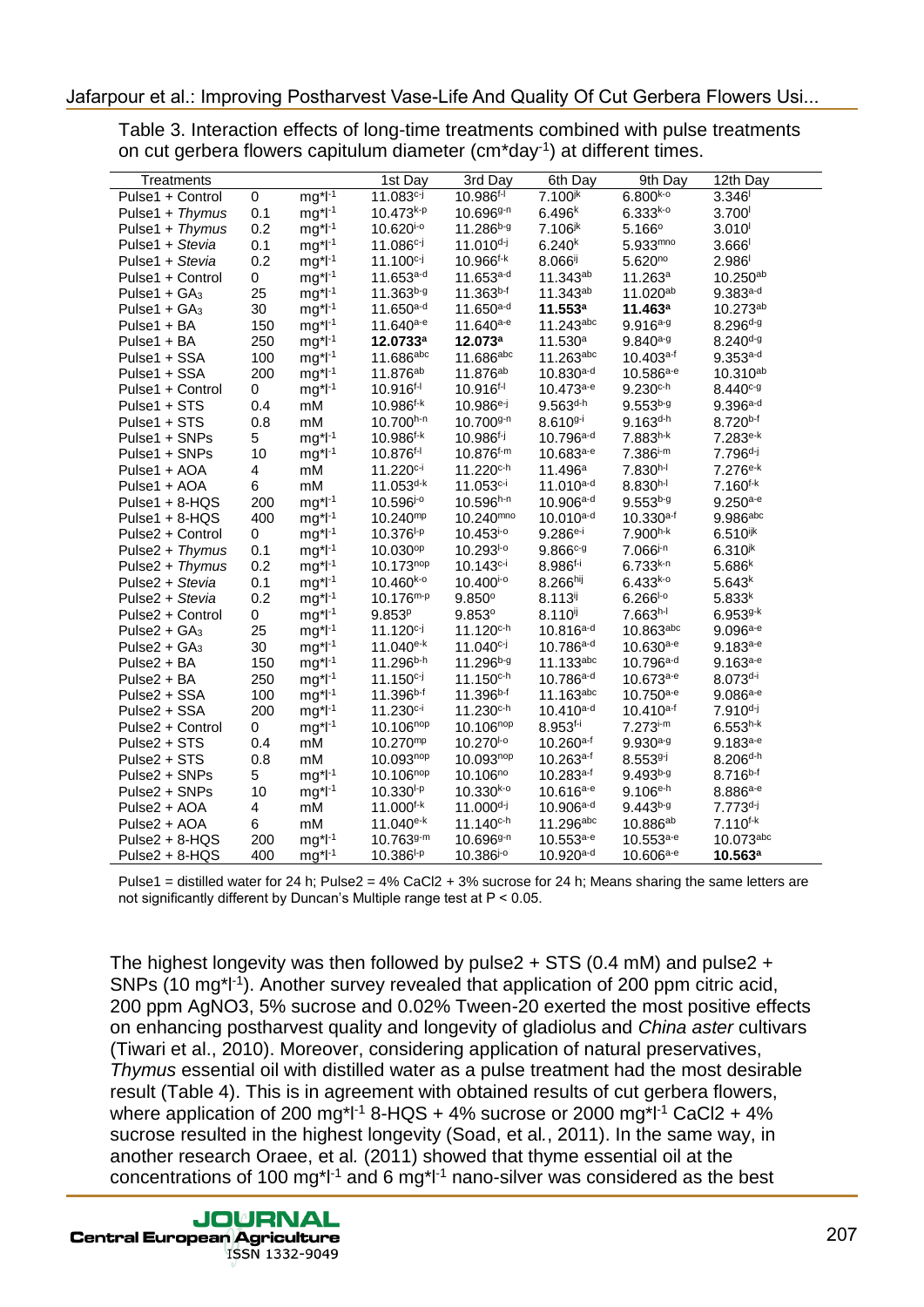|                                                       |              |              |                       | Jafarpour et al.: Improving Postharvest Vase-Life And Quality Of Cut Gerbera Flowers Usi<br>treatment to prolong gerbera vase-life. On the other hand, studies revealed that when<br>nano-silver concentration rose by 6 to 8 and 10 mg <sup>*1-1</sup> , toxic effect was detected<br>without more antibacterial efficacy. Conversely, in consistent with our results, Safa, et<br>al. (2012) described that the maximum vase-life and optimum flower diameter were                                                                                                                                                                                                                                                         |              |              |                        |
|-------------------------------------------------------|--------------|--------------|-----------------------|------------------------------------------------------------------------------------------------------------------------------------------------------------------------------------------------------------------------------------------------------------------------------------------------------------------------------------------------------------------------------------------------------------------------------------------------------------------------------------------------------------------------------------------------------------------------------------------------------------------------------------------------------------------------------------------------------------------------------|--------------|--------------|------------------------|
|                                                       |              |              |                       | achieved when cut gerbera flowers were treated by 10 mg <sup>*</sup> l <sup>-1</sup> SNPs and fresh weight                                                                                                                                                                                                                                                                                                                                                                                                                                                                                                                                                                                                                   |              |              |                        |
|                                                       |              |              |                       | peaked at its highest point by applying 20 mg <sup>* -1</sup> nano-silver in preservative solution.                                                                                                                                                                                                                                                                                                                                                                                                                                                                                                                                                                                                                          |              |              |                        |
|                                                       |              |              |                       |                                                                                                                                                                                                                                                                                                                                                                                                                                                                                                                                                                                                                                                                                                                              |              |              |                        |
|                                                       |              |              |                       |                                                                                                                                                                                                                                                                                                                                                                                                                                                                                                                                                                                                                                                                                                                              |              |              |                        |
|                                                       |              |              |                       |                                                                                                                                                                                                                                                                                                                                                                                                                                                                                                                                                                                                                                                                                                                              |              |              |                        |
|                                                       |              |              |                       | Table 4. Interaction effects of long-time treatments combined with pulse                                                                                                                                                                                                                                                                                                                                                                                                                                                                                                                                                                                                                                                     |              |              |                        |
|                                                       |              |              |                       | treatments on vase-life extension of cut gerbera flowers.                                                                                                                                                                                                                                                                                                                                                                                                                                                                                                                                                                                                                                                                    |              |              |                        |
| Treatments                                            |              |              | Days                  | Treatments                                                                                                                                                                                                                                                                                                                                                                                                                                                                                                                                                                                                                                                                                                                   |              |              | Days                   |
| Pulse1 + Control                                      | $\mathbf 0$  | $mg^*l^{-1}$ | $11.333c-i$           | Pulse2 + Control                                                                                                                                                                                                                                                                                                                                                                                                                                                                                                                                                                                                                                                                                                             | $\mathsf{O}$ | $mg^*l^{-1}$ | $7.666$ <sub>klm</sub> |
| Pulse1 + Thymus                                       | 0.1          | $mg^*l^{-1}$ | 13.106bcd             | Pulse2 + Thymus                                                                                                                                                                                                                                                                                                                                                                                                                                                                                                                                                                                                                                                                                                              | 0.1          | $mg^*l^{-1}$ | $10.776^{d-k}$         |
| Pulse1 + Thymus                                       | 0.2          | $mg^*l^{-1}$ | $10.886^{d-k}$        | Pulse2 + Thymus                                                                                                                                                                                                                                                                                                                                                                                                                                                                                                                                                                                                                                                                                                              | 0.2          | $mg^*l^{-1}$ | $10.886^{d-k}$         |
| Pulse1 + Stevia                                       | 0.1          | $mg^*l^{-1}$ | $10.886^{d-k}$        | Pulse2 + Stevia                                                                                                                                                                                                                                                                                                                                                                                                                                                                                                                                                                                                                                                                                                              | 0.1          | $mg^*l^{-1}$ | $8.000^{j-m}$          |
| Pulse1 + Stevia                                       | 0.2          | $mg*l-1$     | 10.886 <sup>d-k</sup> | Pulse2 + Stevia                                                                                                                                                                                                                                                                                                                                                                                                                                                                                                                                                                                                                                                                                                              | 0.2          | $mg^*l^{-1}$ | $9.440^{f-k}$          |
| Pulse1 + Control                                      | $\mathbf{0}$ | $mg^*l^{-1}$ | $11.773^{b-i}$        | Pulse2 + Control                                                                                                                                                                                                                                                                                                                                                                                                                                                                                                                                                                                                                                                                                                             | 0            | $mg^*l^{-1}$ | $6.000^{lm}$           |
| Pulse1 + $GA_3$                                       | 25           | $mg^*l^{-1}$ | $9.330^{f-k}$         | Pulse2 + $GA_3$                                                                                                                                                                                                                                                                                                                                                                                                                                                                                                                                                                                                                                                                                                              | 25           | $mg^*l^{-1}$ | $10.640^{d-k}$         |
| Pulse1 + $GA_3$                                       | 30           | $mg^*l^{-1}$ | $10.553^{d-k}$        | Pulse2 + $GA_3$                                                                                                                                                                                                                                                                                                                                                                                                                                                                                                                                                                                                                                                                                                              | 30           | $mg^*l^{-1}$ | $11.443c-i$            |
| Pulse1 + BA                                           | 150          | $mg^*l^{-1}$ | 11.355 <sup>c-i</sup> | Pulse2 + BA                                                                                                                                                                                                                                                                                                                                                                                                                                                                                                                                                                                                                                                                                                                  | 150          | $mg^*l^{-1}$ | $12.443^{b-f}$         |
| Pulse1 + BA                                           | 250          | $mg^*l^{-1}$ | 11.996 <sup>b-h</sup> | Pulse2 + BA                                                                                                                                                                                                                                                                                                                                                                                                                                                                                                                                                                                                                                                                                                                  | 250          | $mg^*l^{-1}$ | 11.996 <sup>b-h</sup>  |
| Pulse1 + SSA                                          | 100          | $mg^*l^{-1}$ | $9.553e-k$            | Pulse2 + SSA                                                                                                                                                                                                                                                                                                                                                                                                                                                                                                                                                                                                                                                                                                                 | 100          | $mg^*l^{-1}$ | $11.110^{c-j}$         |
| Pulse1 + SSA                                          | 200          | $mg^*l^{-1}$ | 11.430 <sup>c-i</sup> | Pulse2 + SSA                                                                                                                                                                                                                                                                                                                                                                                                                                                                                                                                                                                                                                                                                                                 | 200          | $mg^*l^{-1}$ | $8.996^{h-k}$          |
| Pulse1 + Control                                      | $\mathbf{0}$ | $mg^*l^{-1}$ | 13.443bcd             | Pulse2 + Control                                                                                                                                                                                                                                                                                                                                                                                                                                                                                                                                                                                                                                                                                                             | $\mathbf{0}$ | $mg^*l^{-1}$ | 5.666 <sup>m</sup>     |
| Pulse1 + STS                                          | 0.4          | mM           | $11.663b-i$           | Pulse2 + STS                                                                                                                                                                                                                                                                                                                                                                                                                                                                                                                                                                                                                                                                                                                 | 0.4          | mM           | 14.663 <sup>b</sup>    |
| Pulse1 + STS                                          | 0.8          | mM           | $9.110^{g-k}$         | Pulse2 + STS                                                                                                                                                                                                                                                                                                                                                                                                                                                                                                                                                                                                                                                                                                                 | 0.8          | mM           | 12.220b-h              |
| Pulse1 + SNPs                                         | 5            | $mg^*l^{-1}$ | 13.000bcd             | Pulse2 + SNPs                                                                                                                                                                                                                                                                                                                                                                                                                                                                                                                                                                                                                                                                                                                | 5            | $mg^*l^{-1}$ | 12.776b-e              |
| Pulse1 + SNPs                                         | 10           | $mg^*l^{-1}$ | 12.333b-g             | Pulse2 + SNPs                                                                                                                                                                                                                                                                                                                                                                                                                                                                                                                                                                                                                                                                                                                | 10           | $mg^*l^{-1}$ | 14.333bc               |
| Pulse1 + AOA                                          | 4            | mM           | $9.666e-k$            | Pulse2 + AOA                                                                                                                                                                                                                                                                                                                                                                                                                                                                                                                                                                                                                                                                                                                 | 4            | mM           | $8.666^{i-1}$          |
| Pulse1 + AOA                                          | 6            | mM           | $9.440^{f-k}$         | Pulse2 + AOA                                                                                                                                                                                                                                                                                                                                                                                                                                                                                                                                                                                                                                                                                                                 | 6            | mM           | $9.553e-k$             |
| Pulse1 + 8-HQS                                        | 200          | $mg^*l^{-1}$ | 18.993 <sup>a</sup>   | $Pulse2 + 8-HQS$                                                                                                                                                                                                                                                                                                                                                                                                                                                                                                                                                                                                                                                                                                             | 200          | $mg*l-1$     | 17.553 <sup>a</sup>    |
| Pulse1 + 8-HQS                                        | 400          | $mg^*l^{-1}$ | 18.286 <sup>a</sup>   | Pulse2 + 8-HQS                                                                                                                                                                                                                                                                                                                                                                                                                                                                                                                                                                                                                                                                                                               | 400          | $mg^*l^{-1}$ | 19.420 <sup>a</sup>    |
| inhibition by 8-HQS (Bartoli, et al., 1997).          |              |              |                       | Carotenoid pigments of petal (mg*g <sup>-1</sup> initial fresh weight)<br>The results of preservative solutions in this investigation had insignificant impact on<br>the amount of carotenoid pigments. According to prior observations 8-HQS treatment<br>can induced many positive effects on keeping the quality of cut gerbera flowers. For<br>instance, pulse treatment with sucrose + 8-HQS effectively delayed chlorophyll<br>degradation and preserved the soluble carbohydrates of Antirrhinum majus L. petals<br>(Asrar, 2012). These functions might be attributed to the potential of ethylene                                                                                                                   |              |              |                        |
| Conclusion                                            |              |              |                       |                                                                                                                                                                                                                                                                                                                                                                                                                                                                                                                                                                                                                                                                                                                              |              |              |                        |
|                                                       |              |              |                       | It can be concluded that among all preservatives application of 8-HQS successfully<br>has improved qualitative characteristics of cut gerbera flower. Considering the fact<br>that keeping quality of this cut flower has not changed significantly by both pulse<br>treatments and also 200 and 400 mg <sup>*1-1</sup> concentration of 8-HQS, application of 200<br>mg <sup>*1-1</sup> 8-HQS without pulse treatment of CaCl <sub>2</sub> and sucrose can be suggested.<br>Keeping quality of cut gerbera flower, namely fresh weight, stem bending and vase-<br>life as measured by number of days and capitulum diameter have been improved<br>noticeably by 8-HQS application. However, compared to 8-HQS, SNPs, Thymus |              |              |                        |
| <b>JOURNAL</b><br><b>Central European Agriculture</b> |              |              |                       |                                                                                                                                                                                                                                                                                                                                                                                                                                                                                                                                                                                                                                                                                                                              |              |              |                        |

#### **Carotenoid pigments of petal (mg\*g -1 initial fresh weight)**

#### **Conclusion**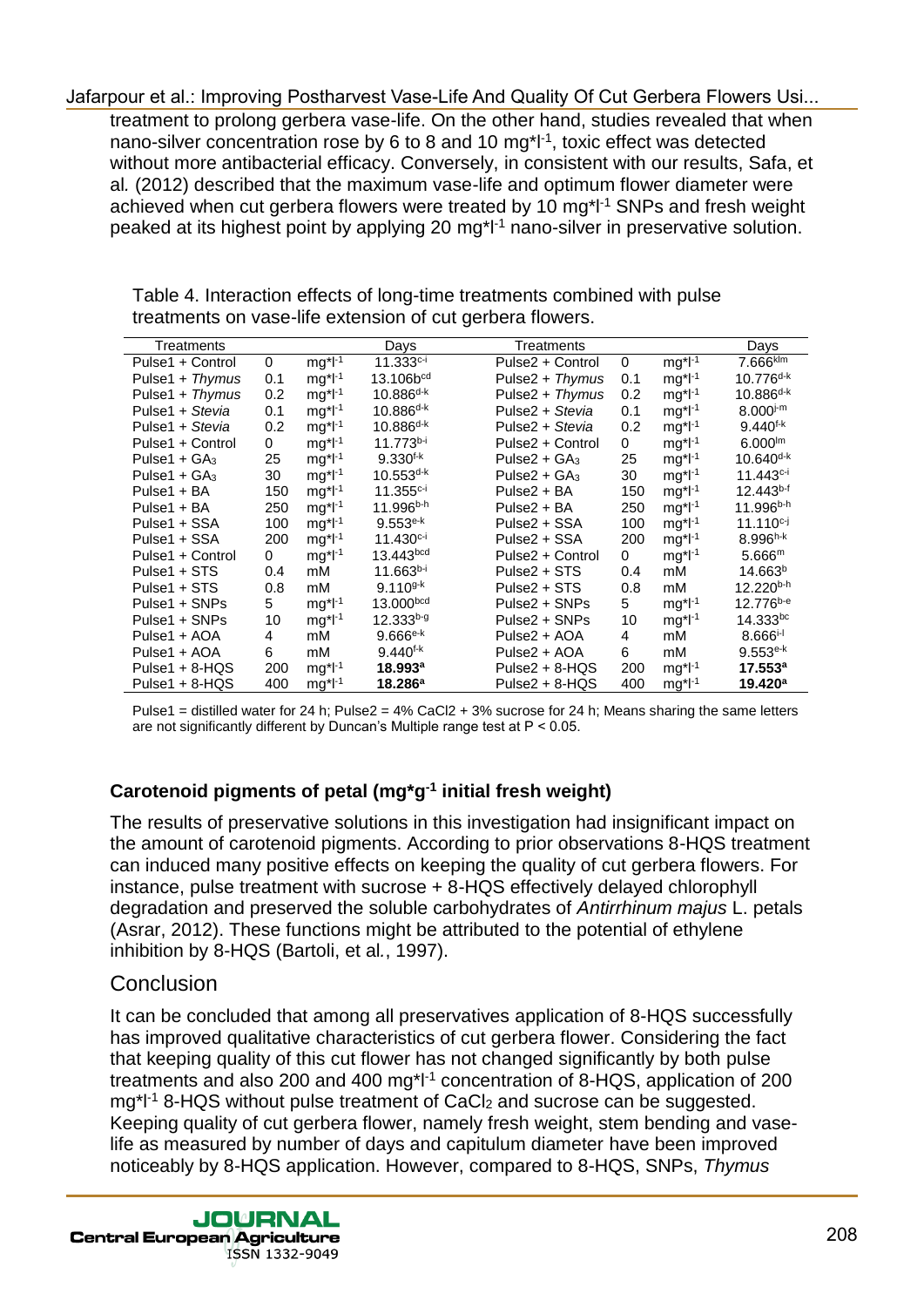essential oil and BA showed a superior effect on decreasing the fresh weight loss after harvesting time. In addition to decreasing fresh weight loss, *Thymus* essential oil gained credence to extend the vase-life of cut gerbera flowers. Considering the aforementioned results, it can be also concluded that combination of BA and thyme essential oil together or with 8-HQS might be useful for future investigations. All in all, 200 mg\*l-1 8-HQS without pulse treatment is recognized as the most suitable component in preservative solution for prolonging the vase-life and improving the postharvest quality of cut gerbera flowers. diarpour dial: The content is exampled to the Cut Gerbera Flowers Using the fresh weight loss<br>
and the moved by the most vasce intervention of the content of the content of the content of the content of the content of the

# References

- Ansari, S., Hadavi, E., Salehi, M., Moradi, P., (2011) Application of microorganisms compared with nanoparticles of silver, humic acid and gibberllic acid on vase life of cut Gerbera goodtimming. Journal of Ornamental and Horticultural Plants, 1 (1), 27-33.
- Arnon, D.I., (1949) Copper enzymes in isolated chloroplast, polyphenol oxidase in *Beta vulgaris*. Plant Physiology 24 (1), 1-15.
- Asrar, A.A., (2012) Effects of some preservative solutions on vase life and keeping quality of snapdragon (*Antirrhinum majus* L.) cut flowers. Journal of the Saudi Society of Agricultural Sciences, 11 (1), 29-35. DOI: 10.1016/j.jssas.2011.06.002
- Bartoli, C.G., Juan, G., Edgrdo, M., (1997) Ethylene production and responses to exogenous ethylene in senescing petals of *Chrysanthemum morifolium* RAM cv. Unsei. Plant Science, 124 (1), 15–21. DOI: 10.1016/S0168- 9452(97)04582-2
- Celikel, F.G., Reid, M.S., (2002) Storage temperature affects the quality of cut flower from the Asteraceae. Horticultural Science, 37 (1), 148-150
- Choudhary, M.L., Prasad, K.V., (2000) Protected cultivation of ornamental crops-An insight. Indian Horticulture, 45 (1), 49-53.
- Danaee, E., Mostofi, Y., Moradi, P., (2011) Effect of GA and BA on postharvest quality and vase life of gerbera (*Gerbera jamesonii*. cv. Good Timing) cut flowers. Horticulture, Environment and Biotechnology, 52 (2), 140-144.
- Emongor, V.E., (2004) Effects of gibberellic acid on postharvest quality and vase life of gerbera cut flowers (*Gerbera jamesonii*). Journal of Agronomy, 3 (3), 191-195. DOI: 10.3923/ja.2004.191.195
- Gerasopoulos, D., Chebli, B., (1999) Effects of pre- and postharvest calcium applications on the vase life of cut gerberas. Journal of Horticultural Science and Biotechnology, 74 (1), 78-81.
- Gorin, N., Stably, G.L., Klop, W., Tippet, N., Leussing, D.L., (1985) Quality measurement of carnation treatment solutions in relation of flower silver distribution and longevity. Journal of the American Society for Horticultural Science, 110 (1), 117-123.
- Halevy, A.H., Mayak, S., (1979) Senescence and post-harvest physiology of cut flowers. Part 1, Horticultural Review, 1, 204-236. DOI: 10.1002/9781118060742.ch5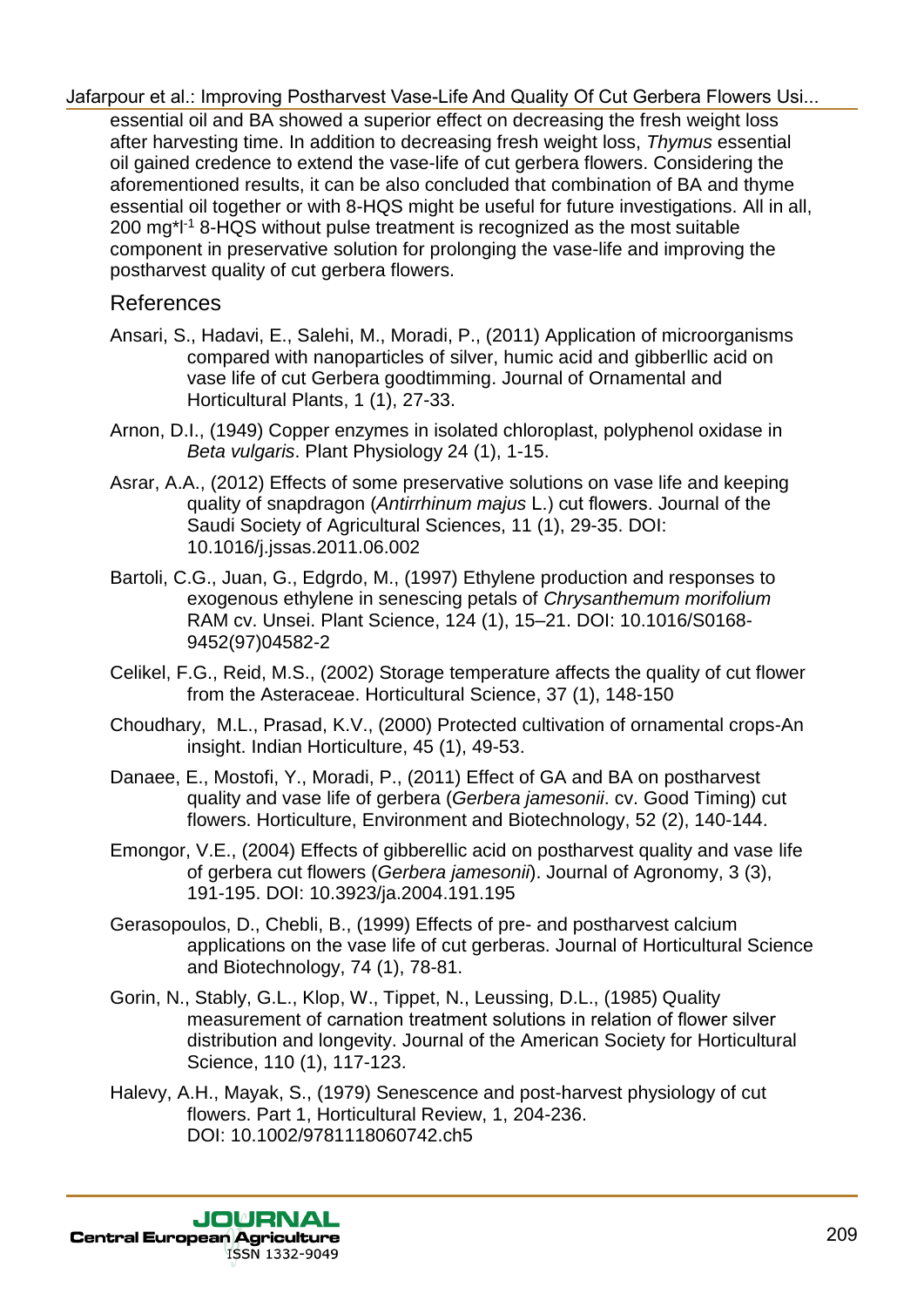- Hasan Abadi, M.A.R., Ladan Moghadam, A.R., Abdossi, V., (2013) The affected postharvest life of gerbera cut flowers by the application of silver nitrate, silver thiosulfate and nano silver. International Research Journal of Applied and Basic Sciences, 4 (4), 806-809. diarpour et al.: Improving Postharvest Vase-Life And Quality Of Cut Gerbera Flowers Interactions of the position of the position of the position of the position of the position of the position of the position of the conten
	- Hassan, F., (2005) Postharvest studies on some important flower crops. Ph.D. Thesis, Faculty of Horticultural Sciences, Corvinus University of Budapest, Hungary.
	- Jalili Marandi, R., Hassani, A., Abdollahi, A., Hanafi, S., (2011) Improvement of the vase life of cut gladiolus flowers by essential oils, salicylic acid and silver thiosulfate. Journal of Medicinal Plants Research, 5 (20), 5039-5043.
	- Jayaraman, S., Manoharan, M.S., (2008) In vitro antimicrobial and antitumor activites of *Stevia Rebaudiana* (Asteraceae) leaf extracts. Tropical Journal of Pharmaceutical Research, 7 (4), 1143-1149.
	- Kavosiv, M., Mirzakhani, A., Hakim, L., (2013) Influences of Thyme oil (*Thymus vulgaris* L.), Aloe vera gel and some chemical substances on vase- life of cut *Rosa hybrida* cv.White naomi. International Journal of Agronomy and Plant Production, 4 (5), 970-975.
	- Kazemi, M., Ameri, A., (2012) Postharvest life of cut gerbera flowers as affected by nano-silver and acetylsalicylic acid. Asian Journal of Biochemictry, 7 (2), 106-111. DOI: 10.3923/ajb.2012.106.111
	- Kazemi, M., Hadavi, E., Hekmati, J., (2010) The effect of malic acid on the bacteria populations of cut flowers of carnations vase solution. World Applied Sciences Journal, 10 (7), 737-740.
	- Morones, J.R., Elechiguerra, J.L., Camacho, A., Holt, K., Kouri, J.B., Ramirez, T.J., Yacaman, M.J., (2005) The bacterial effect of silver nanoparticles. Nanotechnology, 16 (10), 2346-2353. DOI: 10.1088/0957-4484/16/10/059
	- Nowak, J., Rudnicki, R.M., (1990) Postharvest handling and storage of cut flowers, florist greens and potted plants. In: Champan and Hall, London. New York. Tokyo, Melbourne Madras.
	- Oraee, T., Asgar Zadeh, A., Kiani, M., Oraee, A., (2011) The role of preservative compounds on number of bacteria on the end of stem and vase solutions of cut Gerbera. Journal of Ornamental and Horticultural Plants, 1 (3), 161-165.
	- Reddy, B.S., Singh, K., Singh, A., (1996) Effect of sucrose, citric acid and 8 hydroxyquinoline sulphate on the postharvest physiology of tuberose cv. single. Advances in Agricultural Research in India, 3 (10), 161-167.
	- Safa Z., Hashemabadi D., Kaviani, B., (2012) Improving the vase life of cut Gerbera (*Gerbera jamesonii* L. cv. 'Balance') flower with silver nano-particles. European Journal of Experimental Biology, 2 (6), 2489-2492.
	- Soad, M.M.I., Lobna, S.T., Rawia, A.E., (2011) Extending Postharvest Life and Keeping Quality of Gerbera Cut-Flowers Using Some Chemical Preservatives. Journal of Applied Sciences Researches, 7 (7), 1233-1239.
	- Solgi, M., Kafi, M., Taghavi, T.S., Naderi, R., (2009) Essential oils and silver nanoparticles ( SNP) as extend vase life of Gerbera (*Gerbera jamesonii* cv.Dune) flowers. Postharvest Biology and Technology, 53 (3), 155-158. DOI: 10.1016/j.postharvbio.2009.04.003